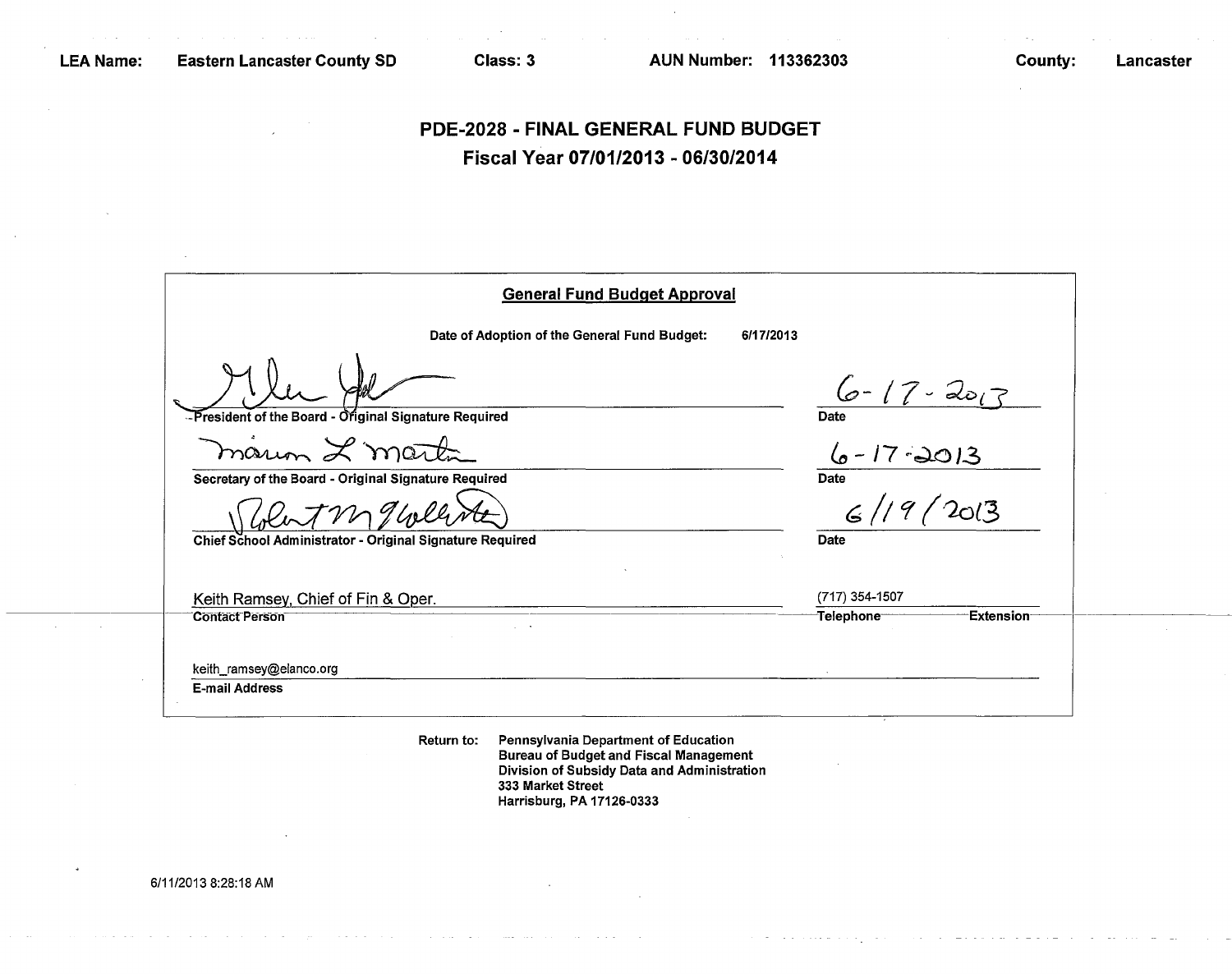$\label{eq:2.1} \frac{1}{\sqrt{2\pi}}\int_{\mathbb{R}^3}\frac{1}{\sqrt{2\pi}}\int_{\mathbb{R}^3}\frac{1}{\sqrt{2\pi}}\int_{\mathbb{R}^3}\frac{1}{\sqrt{2\pi}}\int_{\mathbb{R}^3}\frac{1}{\sqrt{2\pi}}\int_{\mathbb{R}^3}\frac{1}{\sqrt{2\pi}}\int_{\mathbb{R}^3}\frac{1}{\sqrt{2\pi}}\int_{\mathbb{R}^3}\frac{1}{\sqrt{2\pi}}\int_{\mathbb{R}^3}\frac{1}{\sqrt{2\pi}}\int_{\mathbb{R}^3}\frac{1$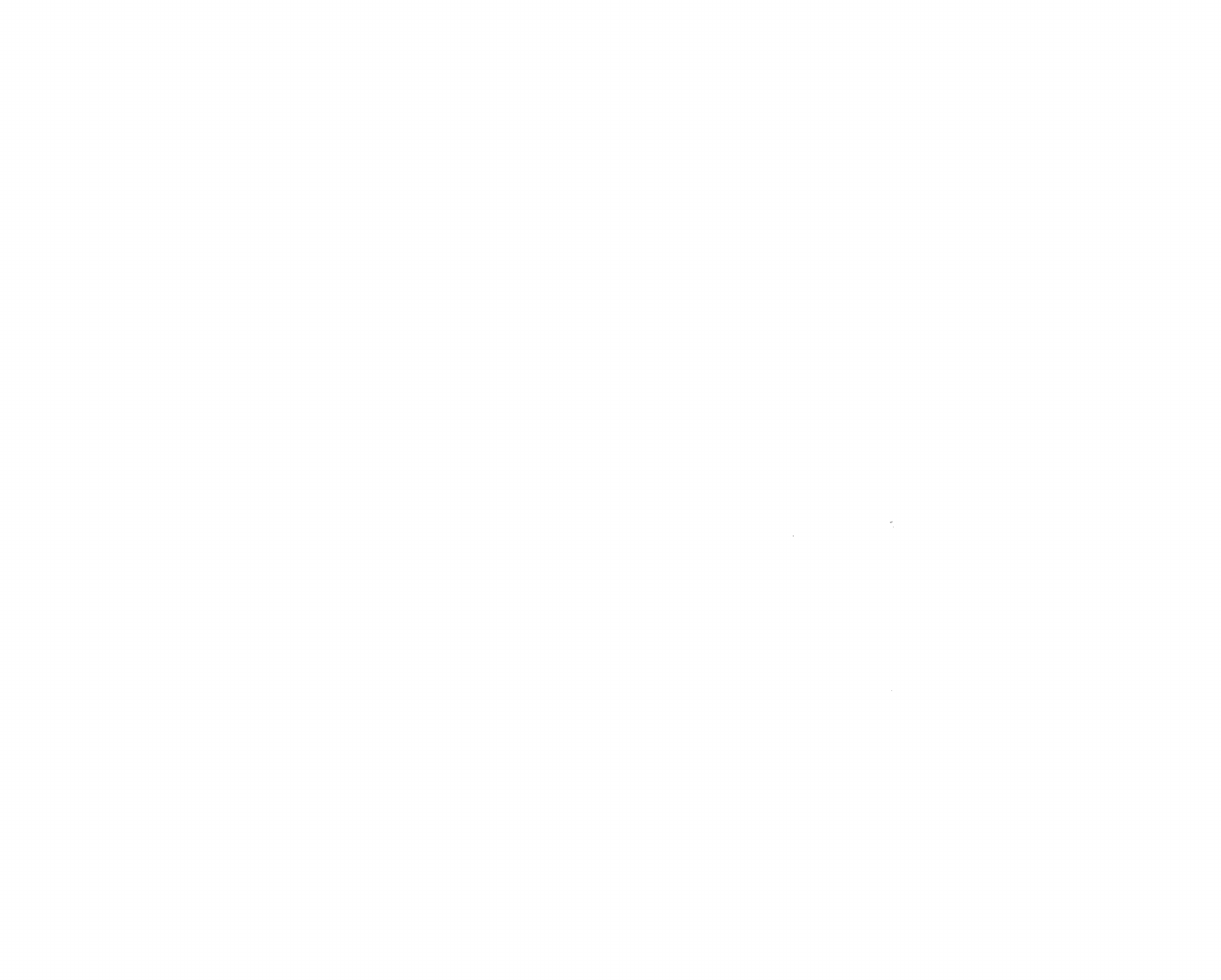#### 2013-2014 Final General Fund Budget (PDE-2028) AUN: , 113362303 Eastern Lancaster County SD Printed 6/11/2013 8:28:21 AM v2.1

|                        | <b>ITEM</b>                                                                                                                                              | <b>AMOUNTS</b> |            |
|------------------------|----------------------------------------------------------------------------------------------------------------------------------------------------------|----------------|------------|
| <b>The Fiscal Year</b> | Estimated Beginning Unreserved Fund Balance Available for<br>Appropriation and Reserves Scheduled For Liquidation During                                 |                |            |
|                        | Estimated Beginning Fund Balance - Committed                                                                                                             | 3,200,000      |            |
| 2                      | Estimated Beginning Fund Balance - Assigned                                                                                                              | 0              |            |
| 3                      | Estimated Beginning Fund Balance - Unassigned                                                                                                            | 3,512,928      |            |
| 4                      |                                                                                                                                                          | 0              |            |
| 5                      |                                                                                                                                                          | 0              |            |
| 6                      |                                                                                                                                                          | 0              |            |
|                        | <b>Total Estimated Beginning Unreserved Fund Balance Available</b><br>for Appropriation and Reserves Scheduled For Liquidation<br>During The Fiscal Year |                | 6,712,928  |
|                        | <b>Estimated Revenues And Other Financing Sources</b>                                                                                                    |                |            |
| 6000                   | Revenue from Local Sources                                                                                                                               | 33,993,218     |            |
| 7000                   | Revenue from State Sources                                                                                                                               | 10,446,927     |            |
| 8000                   | Revenue from Federal Sources                                                                                                                             | 1,580,950      |            |
| 9000                   | <b>Other Financing Sources</b>                                                                                                                           | 0              |            |
|                        | <b>Total Estimated Revenues And Other Financing Sources</b>                                                                                              |                | 46,021,095 |
|                        | Total Estimated Fund Balance, Revenues, and Other Financing<br><b>Sources Available for Appropriation</b>                                                |                | 52,734,023 |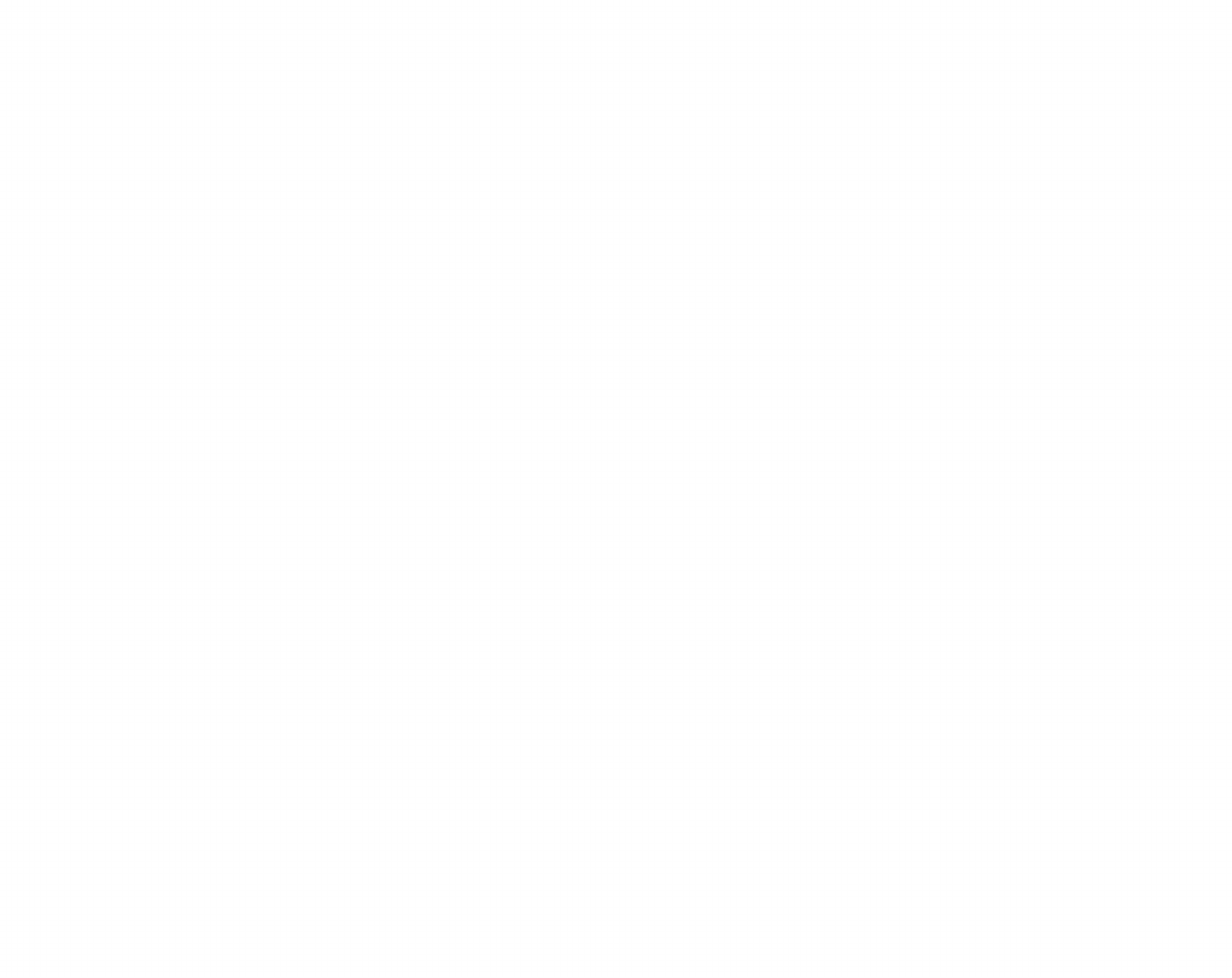$\sim 10^{-1}$ 

**AUN: 113362303 Eastern Lancaster County SD**  Printed 6/11/201.3 8:28:24 AM v2.1

|                 | $\sim$ integral theories of each $\sim$ . The set of $\sim$     |                |            |  |
|-----------------|-----------------------------------------------------------------|----------------|------------|--|
| <b>FUNCTION</b> | <b>DESCRIPTION</b>                                              | <b>Amounts</b> |            |  |
|                 | <b>REVENUE FROM LOCAL SOURCES</b>                               |                |            |  |
| 6111            | <b>Current Real Estate Taxes</b>                                | 27,805,772     |            |  |
| 6112            | Interim Real Estate Taxes                                       | 130,000        |            |  |
| 6113            | Public Utility Realty Tax                                       | 39,000         |            |  |
| 6114            | Payments in Lieu of Current Taxes - State / Local Reimbursement | 160,000        |            |  |
| 6115            | Payments in Lieu of Current Taxes - Federal Reimbursement       | 0              |            |  |
| 6120            | Per Capita Taxes, Section 679                                   | 97,000         |            |  |
| 6130            | Taxpayer Relief Taxes - Proportional Assessments                | 0              |            |  |
| 6140            | Current Act 511 Taxes - Flat Rate Assessments                   | 232,000        |            |  |
| 6150            | Current Act 511 Taxes - Proportional Assessments                | 2,880,000      |            |  |
| 6160            | Non-Real Estate Taxes - First Class Districts Only              | 0              |            |  |
| 6400            | Delinguencies on Taxes Levied / Assessed by LEA                 | 350,000        |            |  |
| 6500            | Earnings on Investments                                         | 40,000         |            |  |
| 6700            | <b>Revenues from District Activities</b>                        | 50,000         |            |  |
| 6800            | Revenue from Intermediary Sources / Pass-Through Funds          | 408,466        |            |  |
| 6910            | Rentals                                                         | 21,500         |            |  |
| 6920            | Contributions/Donations/Grants From Private Sources             | 84,000         |            |  |
| 6940            | <b>Tuition from Patrons</b>                                     | 1,581,680      |            |  |
| 6960            | Services Provided Other Local Governmental Units / LEAs         | 15,000         |            |  |
| 6970            | <b>Services Provided Other Funds</b>                            | ٥              |            |  |
| 6980            | Revenue From Community Service Activities                       | ۵              |            |  |
| 6990            | Refunds and Other Miscellaneous Revenue                         | 98,800         |            |  |
|                 | <b>REVENUE FROM LOCAL SOURCES</b>                               |                | 33,993,218 |  |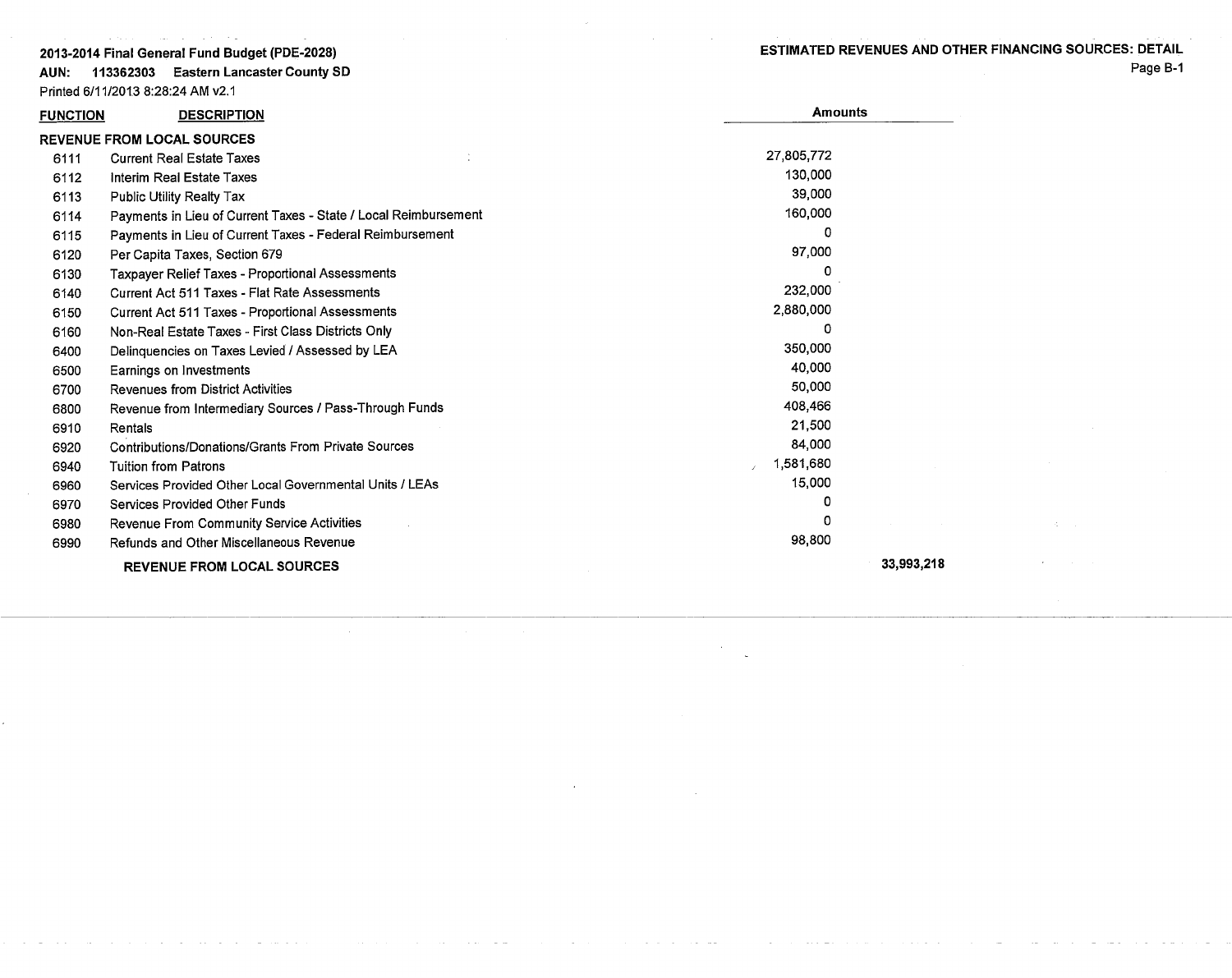**AUN: 113362303 Eastern Lancaster County SD**  Printed 611112013 8:28:24 AM v2.1

| <b>FUNCTION</b> | <b>DESCRIPTION</b>                                                | <b>Amounts</b> |            |
|-----------------|-------------------------------------------------------------------|----------------|------------|
|                 | <b>REVENUE FROM STATE SOURCES</b>                                 |                |            |
| 7110            | <b>Basic Education Funding (Gross)</b>                            | 3,886,592      |            |
| 7160            | Tuition for Orphans and Children Placed in Private Homes          | 70,000         |            |
| 7170            | <b>School Improvement Grants</b>                                  | Ω              |            |
| 7180            | Staff and Program Development                                     | n              |            |
| 7220            | <b>Vocational Education</b>                                       | 50,000         |            |
| 7240            | Driver Education - Student                                        | 0              |            |
| 7250            | Migratory Children                                                | Ω              |            |
| 7260            | Workforce Investment Act                                          | ٥              |            |
| 7271            | Special Education Funding for School Aged Pupils                  | 1,624,896      |            |
| 7272            | Early Intervention                                                | 0              |            |
| 7280            | <b>Adult Literacy</b>                                             | o              |            |
| 7292            | Pre-K Counts                                                      | 0              |            |
| 7299            | Other Program Subsidies Not Listed in 7200 Series                 | o              |            |
| 7310            | Transportation (Regular and Additional)                           | 1,300,000      |            |
| 7320            | Rental and Sinking Fund Payments / Building Reimbursement Subsidy | 633,118        |            |
| 7330            | Health Services (Medical, Dental, Nurse, Act 25)                  | 74.000         |            |
| 7340            | <b>State Property Tax Reduction Allocation</b>                    | 442,457        |            |
| 7350            | Sewage Treatment Operations / Environmental Subsidies             | 0              |            |
| 7360            | Safe Schools                                                      | 0              |            |
| 7400            | Vocational Training of the Unemployed                             | O.             |            |
| 7501            | PA Accountability Grants                                          | 101.355        |            |
| 7598            | Revenue for the Support of Public Schools                         | 0              |            |
| 7599            | Other State Revenue Not Listed in the 7500 Series                 | 0              |            |
| 7810            | State Share of Social Security and Medicare Taxes                 | 677,244        |            |
| 7820            | <b>State Share of Retirement Contributions</b>                    | 1,587,265      |            |
| 7900            | Revenue for Technology                                            | 0              |            |
|                 | <b>REVENUE FROM STATE SOURCES</b>                                 |                | 10.446.927 |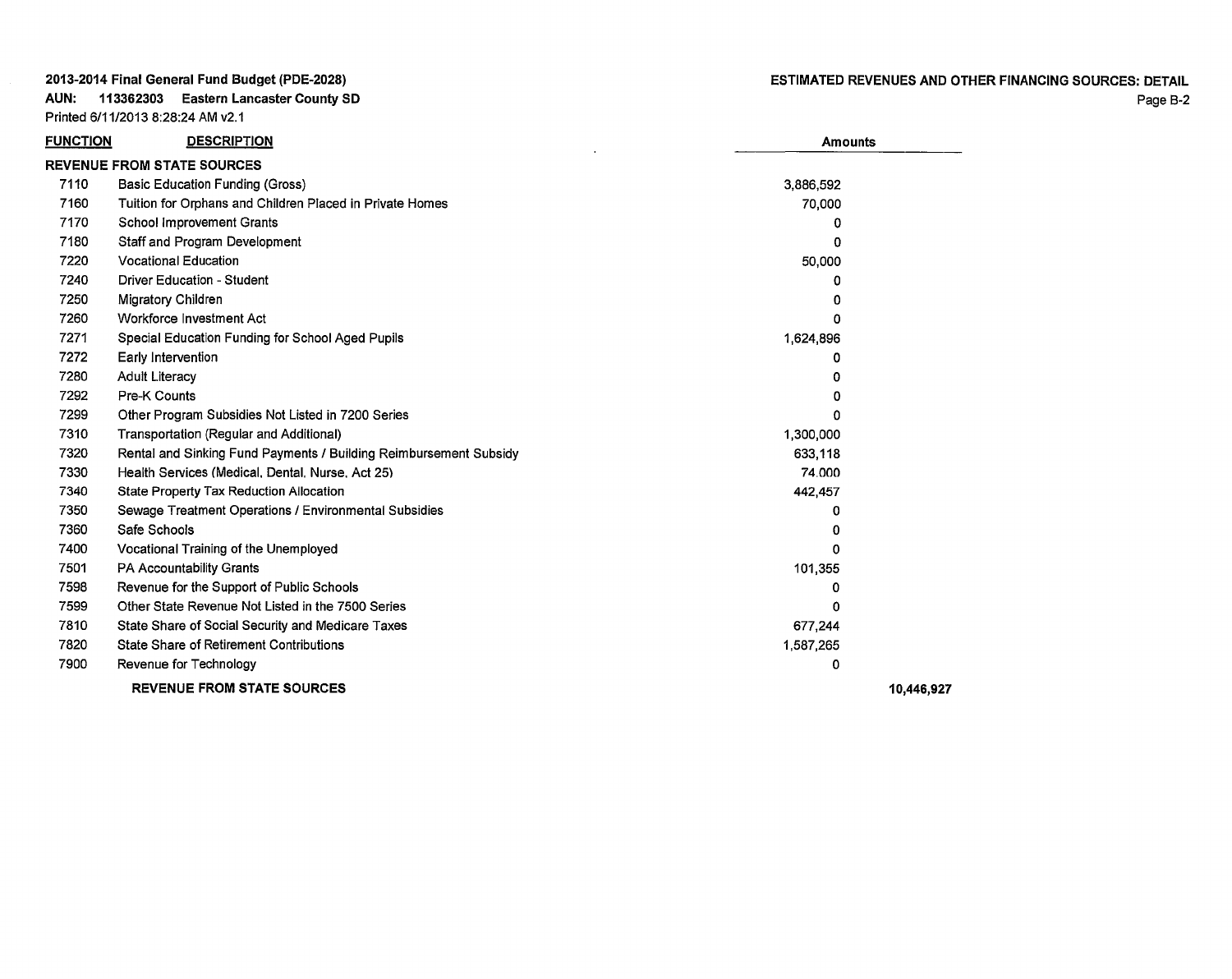**ESTIMATED REVENUES AND OTHER FINANCING SOURCES: DETAIL**  Page B-3

#### **2013-2014 Final General Fund Budget (PDE-2028)**

 $\sim 100$  km s  $^{-1}$ 

÷

#### **AUN: 113362303 Eastern Lancaster County SD**  Printed 6/11/2013 8:28:24 AM v2.1

| <b>FUNCTION</b> | <b>DESCRIPTION</b>                                                         | <b>Amounts</b> |  |
|-----------------|----------------------------------------------------------------------------|----------------|--|
|                 | <b>REVENUE FROM FEDERAL SOURCES</b>                                        |                |  |
| 8110            | Payments for Federally Impacted Areas - P.L. 81-874                        | 0              |  |
| 8190            | Other Unrestricted Grants-in-Aid Direct from Federal Government            | 0              |  |
| 8200            | Unrestricted Grants-in-Aid from Federal Gov't Through Commonwealth         | 0              |  |
| 8310            | Payments for Federally Impacted Areas - P.L. 81-815                        | 0              |  |
| 8320            | Energy Conservation Grants - TA and ECM                                    | 0              |  |
| 8390            | Other Restricted Grants-in-Aid Directly from Federal Government            | 0              |  |
| 8511            | Grants for IDEA and NCLB Programs not Specified in 8510 series             | $\Omega$       |  |
| 8512            | IDEA, Part B                                                               | 0              |  |
| 8513            | IDEA, Section 619                                                          | 0              |  |
| 8514            | NCLB, Title I - Improving the Acad. Achvmnt. of the Disadvantaged          | 1,151,758      |  |
| 8515            | NCLB, Title II - Prep., Train. & Recruit. High Qual. Teachers & Principals | 220,094        |  |
| 8516            | NCLB, Title III - Language Instr. for LEP and Immgrant Students            | 19,554         |  |
| 8517            | NCLB, Title IV - 21st Century Schools                                      | 0              |  |
| 8519            | NCLB, Title VI - Flexibility and Accountability                            | 0              |  |
| 8521            | <b>Vocational Education - Operating Expenditures</b>                       | 0              |  |
| 8540            | <b>Nutrition Education and Training</b>                                    | 0              |  |
| 8560            | <b>Federal Block Grants</b>                                                | 0              |  |
| 8580            | Child Care and Development Block Grants                                    | 0              |  |
| 8610            | Homeless Assistance Act                                                    | 0              |  |
| 8620            | <b>Adult Basic Education</b>                                               | 0              |  |
| 8640            | Headstart                                                                  | 0              |  |
| 8660            | Workforce Investment Act                                                   | 0              |  |
| 8690            | Other Restricted Federal Grants-in-Aid Through the Commonwealth            | 0              |  |
| 8701            | ARRA - IDEA, Part B                                                        | 0              |  |
| 8702            | ARRA - IDEA, Section 619                                                   | σ              |  |
| 8703            | ARRA - Title I, Part A & D                                                 | 0              |  |
| 8704            | ARRA - Title I, School Improvement                                         | 0              |  |
| 8705            | ARRA - Title II, Part D Education Technology                               | 0              |  |
| 8706            | ARRA - McKinney-Vento Homeless                                             | 0              |  |
| 8707            | ARRA - National School Lunch Program Equipment                             | 0              |  |
| 8708            | ARRA - State Fiscal Stabilization Fund                                     | 0              |  |
| 8709            | ARRA - Education Jobs Fund (EdJobs)                                        | 0              |  |
| 8721            | ARRA - Head Start                                                          | 0              |  |
| 8731            | ARRA - Build America Bonds                                                 | 0              |  |
| 8732            | ARRA-Qualified School Construction Bonds (QSCB)                            | 0              |  |
| 8733            | ARRA-Qualified Zone Academy Bonds (QZAB)                                   | 0              |  |
| 8734            | ARRA - Race to the Top                                                     | 0              |  |
| 8799            | ARRA - Miscellaneous Revenue                                               | 0              |  |
| 8810            | School-Based Access Medicaid Reimbursement Program (SBAP) (ACCESS)         | 189,544        |  |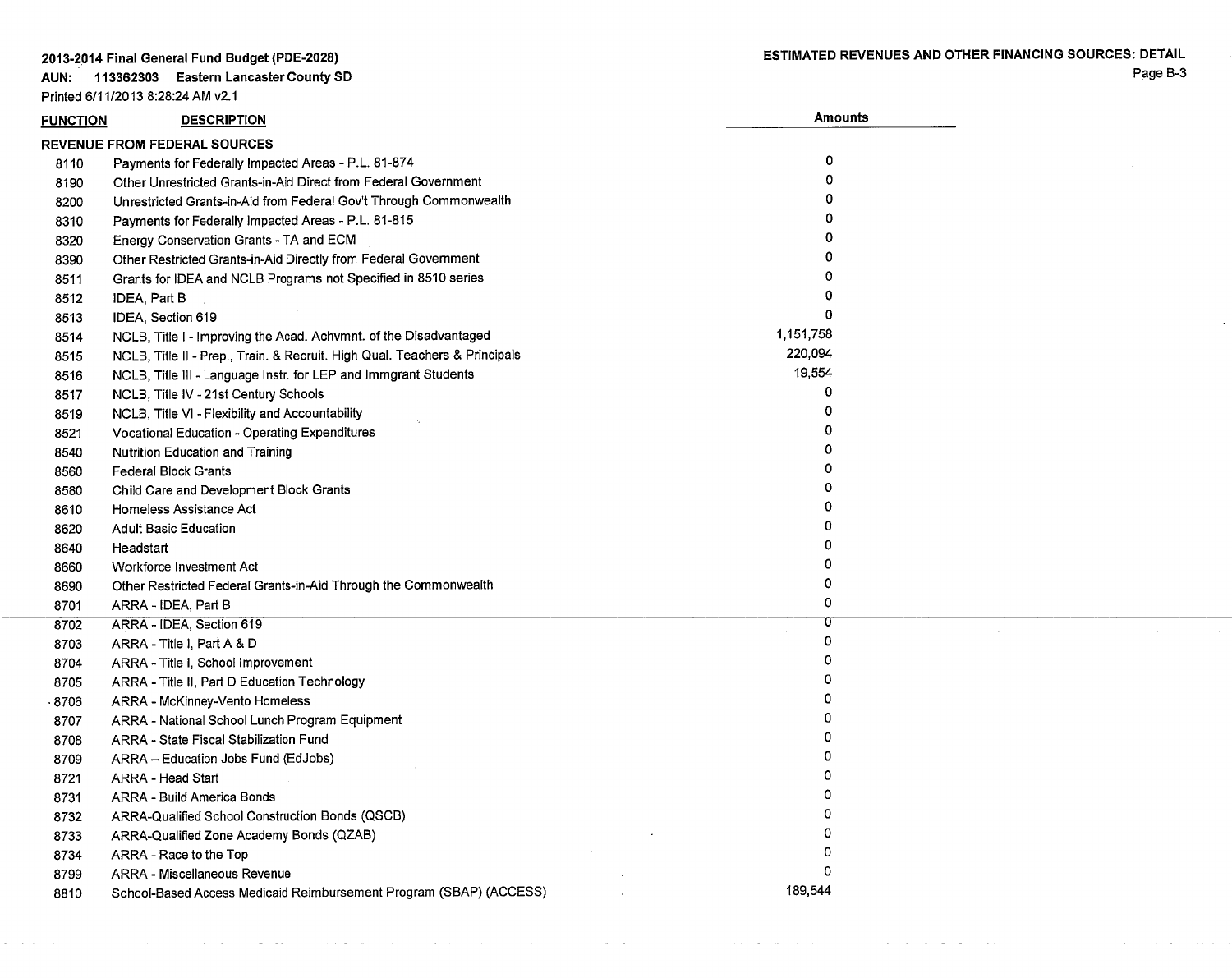AUN: 113362303 Eastern Lancaster County SD Printed 6/11/2013 8:28:24 AM v2.1

| <b>FUNCTION</b> | <b>DESCRIPTION</b>                                                       | Amounts   |
|-----------------|--------------------------------------------------------------------------|-----------|
| 8820            | Medical Assistance Reimbursement For Administrative Claiming (Quarterly) |           |
| 8830            | Medical Assistance Reimbursements (ACCESS) - Early Intervention          |           |
|                 | <b>REVENUE FROM FEDERAL SOURCES</b>                                      | 1,580,950 |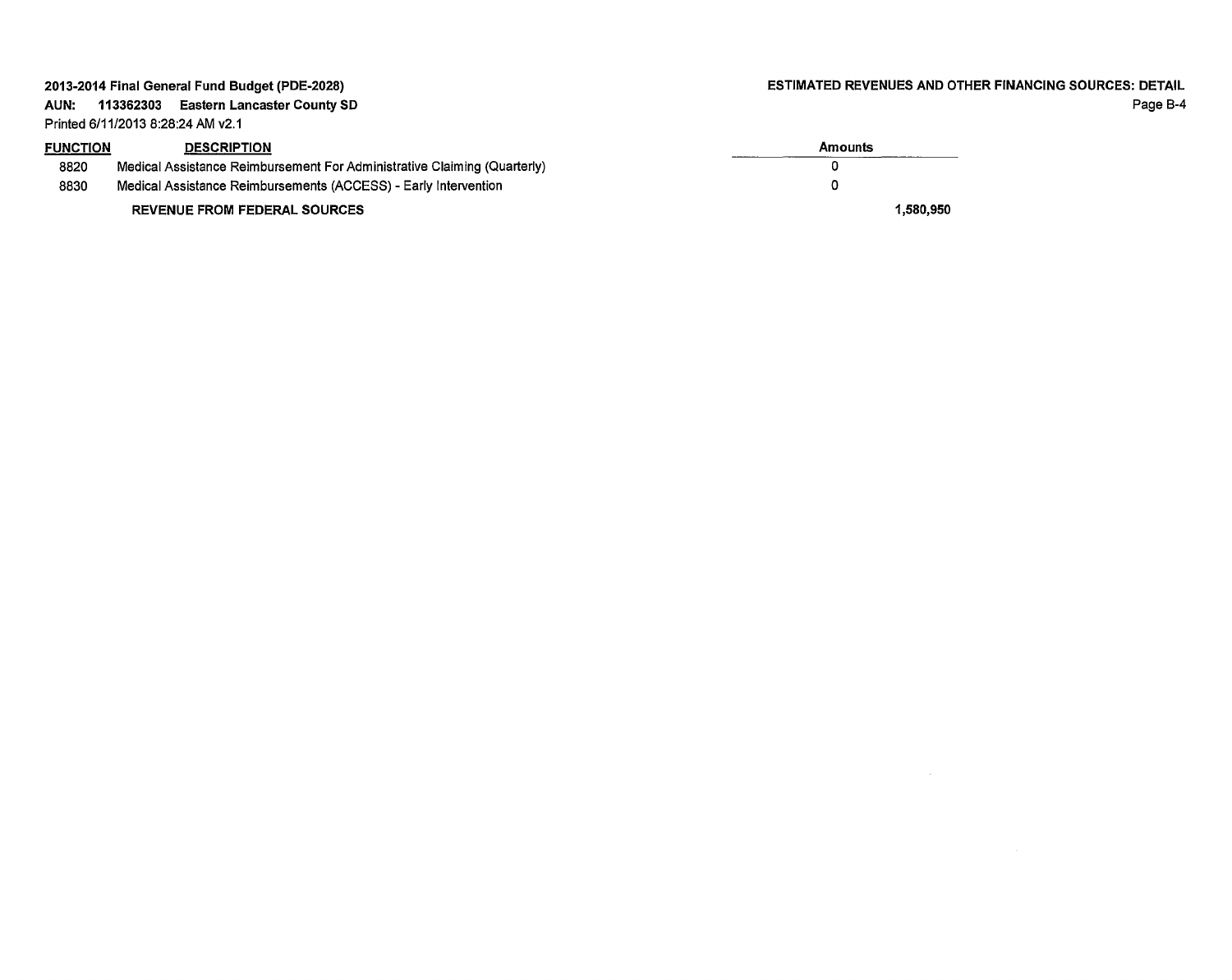#### ESTIMATED REVENUES AND OTHER FINANCING SOURCES: DETAIL Page B-5

 $\sim$ 

#### 2013-2014 Final General Fund Budget (PDE-2028)

AUN: 113362303 Eastern Lancaster County SD Printed 6/11/2013 8:28:24 AM v2.1

 $\overline{\phantom{a}}$ 

| <b>FUNCTION</b> | <b>DESCRIPTION</b>                                    | <b>Amounts</b> |
|-----------------|-------------------------------------------------------|----------------|
|                 | OTHER FINANCING SOURCES                               |                |
| 9100            | Sale of Bonds                                         | 0              |
| 9200            | Proceeds From Extended Term Financing                 | <sup>0</sup>   |
| 9320            | Special Revenue Fund Transfers                        |                |
| 9330            | Capital Projects Fund Transfers                       | 0              |
| 9340            | Debt Service Fund Transfers                           | n              |
| 9350            | <b>Enterprise Fund Transfers</b>                      |                |
| 9360            | Internal Service Fund Transfers                       |                |
| 9370            | Trust and Agency Fund Transfers                       |                |
| 9380            | <b>Activity Fund Transfers</b>                        |                |
| 9390            | <b>Permanent Fund Transfers</b>                       |                |
| 9400            | Sale or Compensation for Loss of Fixed Assets         |                |
| 9500            | <b>Capital Contributions</b>                          |                |
| 9710            | <b>Transfers from Component Units</b>                 |                |
| 9720            | Transfers from Primary Governments                    |                |
| 9800            | Intrafund Transfers In                                |                |
| 9900            | Other Financing Sources Not Listed in the 9000 Series | Ω              |
|                 | OTHER FINANCING SOURCES                               |                |
|                 | TOTAL ESTIMATED REVENUES AND OTHER SOURCES            | 46,021,095     |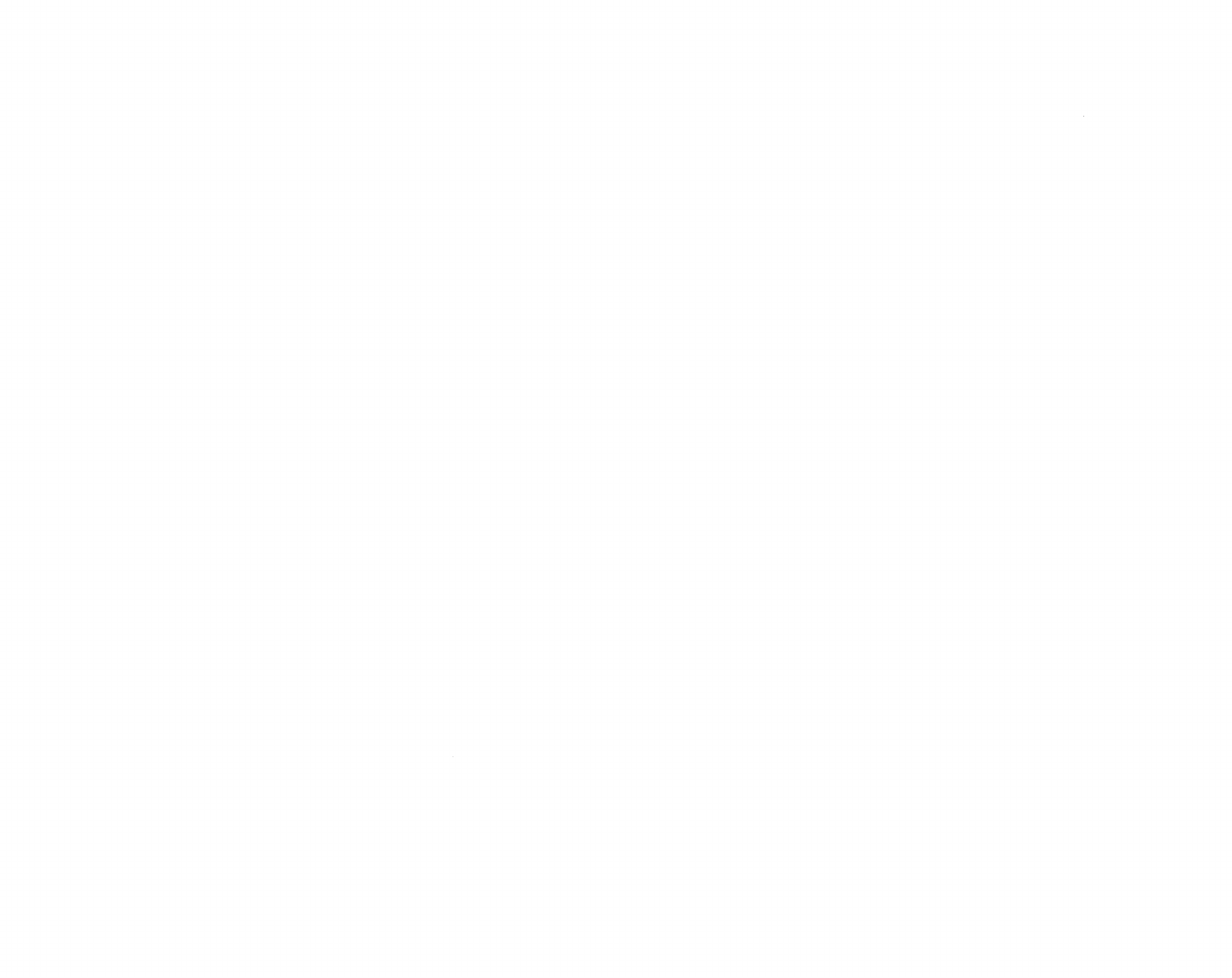| AUN: | 2013-2014 Final General Fund Budget (PDE-2028)<br>113362303 Eastern Lancaster County SD<br>Printed 6/11/2013 8:28:27 AM v2.1                                                                                                     |                                           | Real Estate Tax Rate (RETR) Report for 2013-2014<br>Multi-County Rebalancing Based on Methodology of Section 672.1 of School Code<br>Page C-1 |
|------|----------------------------------------------------------------------------------------------------------------------------------------------------------------------------------------------------------------------------------|-------------------------------------------|-----------------------------------------------------------------------------------------------------------------------------------------------|
|      | Act 1 Index (current): 1.7%<br><b>Calculation Method:</b><br><b>Number of Decimals For Tax Rate Calculation:</b><br>Approx. Tax Revenue from RE Taxes:                                                                           | Revenue<br>4<br>\$27,805,772              |                                                                                                                                               |
|      | Amount of Tax Relief for Homestead Exclusions +                                                                                                                                                                                  | \$442,963                                 |                                                                                                                                               |
|      | <b>Total Approx. Tax Revenue:</b><br>Approx. Tax Levy for Tax Rate Calculation:                                                                                                                                                  | \$28,248,735<br>\$29,257,235<br>Lancaster | Total                                                                                                                                         |
|      | 2012-13 Data<br>a. Assessed Value<br>b. Real Estate Mills                                                                                                                                                                        | \$2,058,269,700<br>13.8410                | \$2,058,269,700                                                                                                                               |
| Ъ.   | 2013-14 Data<br>c. 2011 STEB Market Value<br>d. Assessed Value<br>e. Assessed Value of New Constr/ Renov                                                                                                                         | \$2,217,955,461<br>\$2,072,379,700<br>\$0 | \$2,217,955,461<br>\$2,072,379,700<br>\$0                                                                                                     |
|      | 2012-13 Calculations<br>f. 2012-13 Tax Levy<br>$(a * b)$                                                                                                                                                                         | \$28,488,511                              | \$28,488,511                                                                                                                                  |
| H.   | 2013-14 Calculations<br>g. Percent of Total Market Value<br>h. Rebalanced 2012-13 Tax Levy<br>(f Total $*$ g)<br>i. Base Mills Subject to Index<br>-(h-/-a-*-1000)-if-no-reassessment-<br>(h $/$ (d-e) $*$ 1000) if reassessment | 100.00000%<br>\$28,488,511<br>13.8410     | 100.00000%<br>\$28,488,511                                                                                                                    |
|      | <b>Calculation of Tax Rates and Levies Generated</b><br>j. Weighted Avg. Collection Percentage<br>k. Tax Levy Needed<br>(Approx. Tax Levy * g)<br>I. 2013-14 Real Estate Tax Rate                                                | 96.50000%<br>\$29,257,235<br>14.1177      | 96.50000%<br>\$29,257,235                                                                                                                     |
| III. | (k / d * 1000)<br>m. Tax Levy Generated by Mills<br>$(1/1000 * d)$                                                                                                                                                               | \$29,257,235                              | \$29,257,235                                                                                                                                  |
|      | n. Tax Levy minus Tax Relief for Homestead Exclusions<br>(m - Amount of Tax Relief for Homestead Exclusions)<br>o. Net Tax Revenue Generated By Mills<br>(n * Est. Pct. Collection)                                              |                                           | \$28,814,272<br>\$27,805,772                                                                                                                  |

a poli

والمجاور ساسم ووابط الكوار والمراجل والمراجل المراجل والمواجد وكالمراجل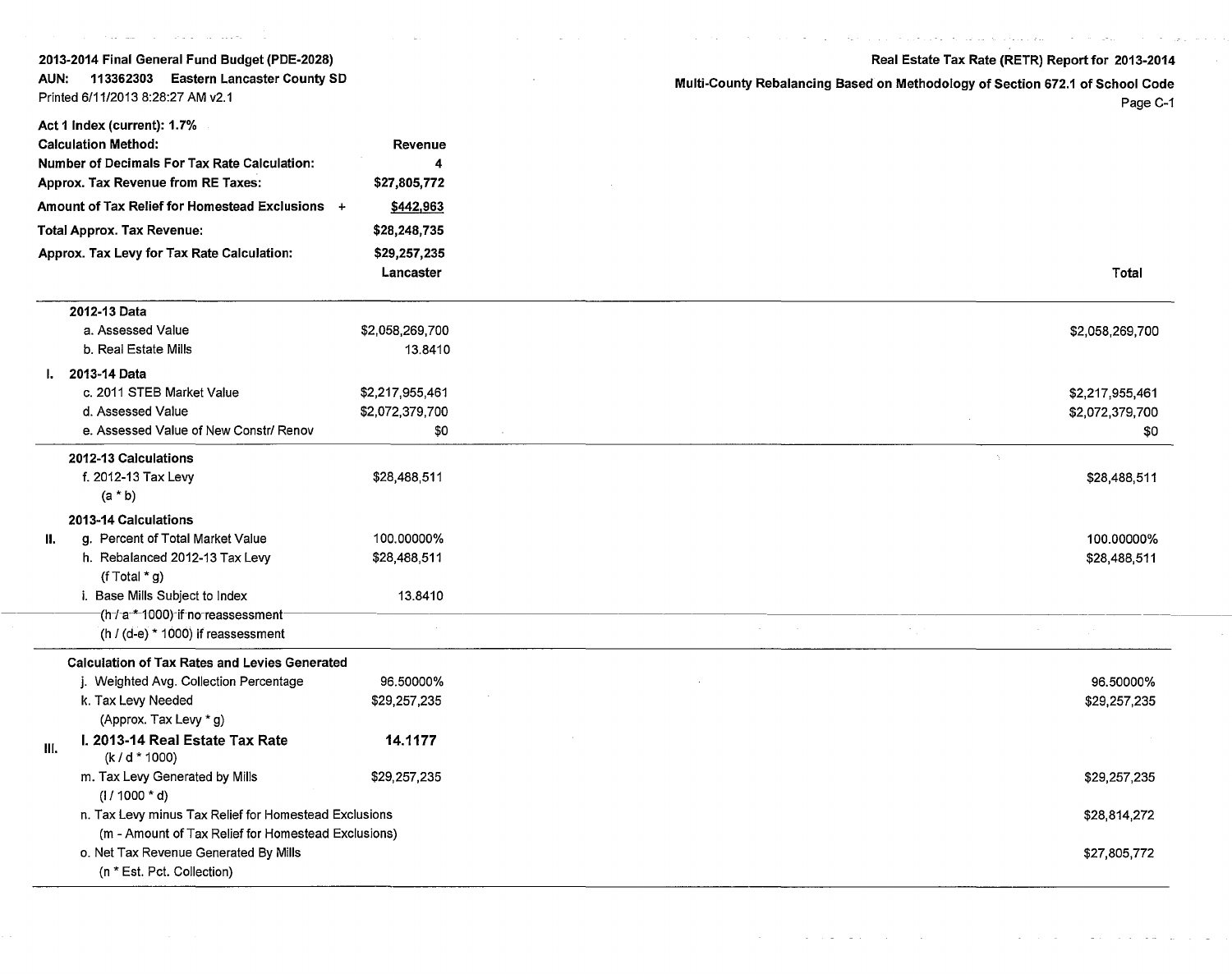$\label{eq:2.1} \mathcal{L}(\mathcal{L}^{\mathcal{L}}_{\mathcal{L}}(\mathcal{L}^{\mathcal{L}}_{\mathcal{L}})) \leq \mathcal{L}(\mathcal{L}^{\mathcal{L}}_{\mathcal{L}}(\mathcal{L}^{\mathcal{L}}_{\mathcal{L}})) \leq \mathcal{L}(\mathcal{L}^{\mathcal{L}}_{\mathcal{L}}(\mathcal{L}^{\mathcal{L}}_{\mathcal{L}}))$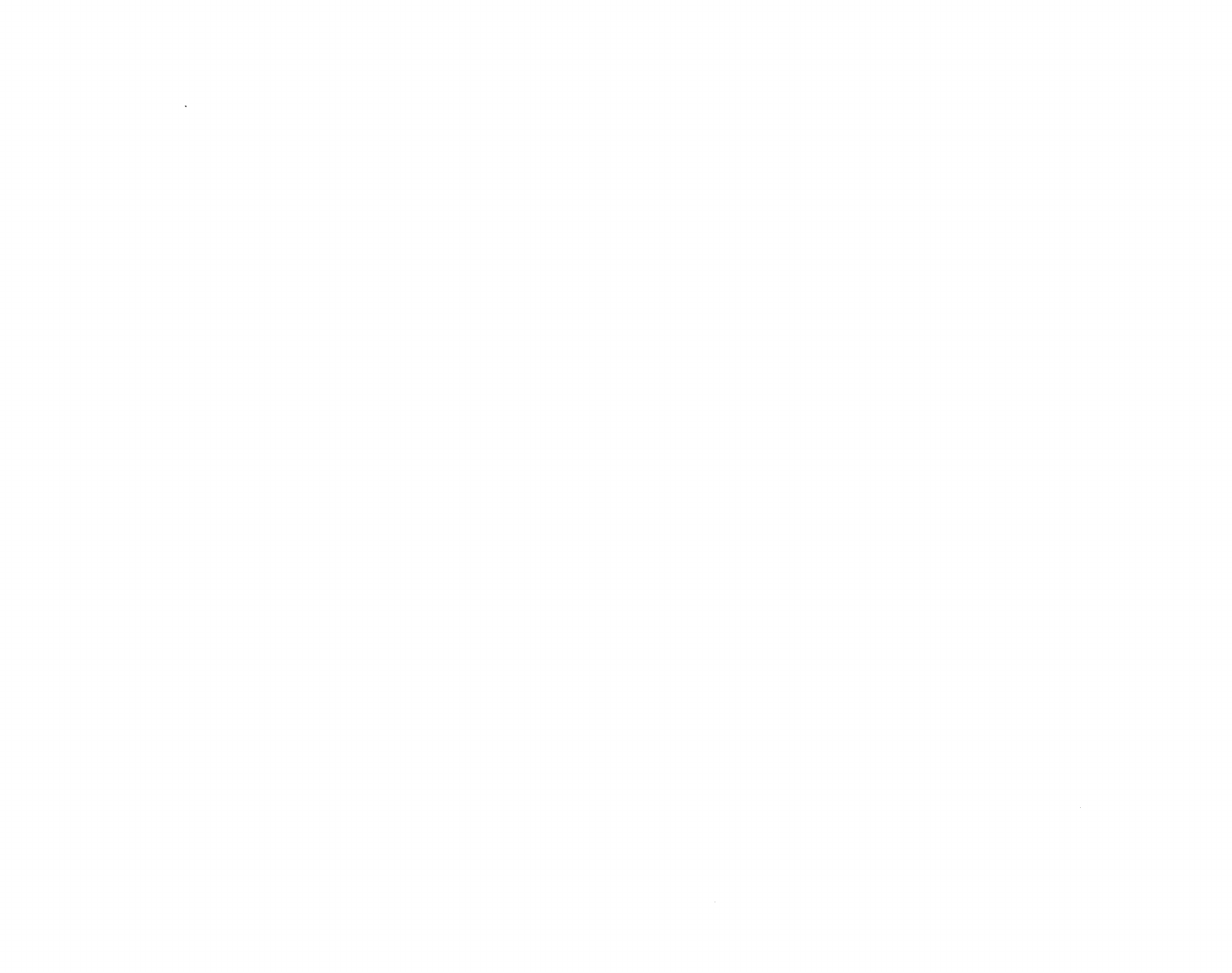#### Real Estate Tax Rate (RETR) Report for 2013-2014

2013-2014 Final General Fund Budget (PDE-2028) AUN: 113362303 Eastern Lancaster County SD Printed 6/19/2013 3:30:51 PM v2.1

**Contractor** 

 $\Delta\sim 100$ 

Multi-County Rebalancing Based on Methodology of Section 672.1 of School Code Page C-2

| Act 1 Index (current): 1.7%                   |              |
|-----------------------------------------------|--------------|
| <b>Calculation Method:</b>                    | Revenue      |
| Number of Decimals For Tax Rate Calculation:  | 4            |
| Approx. Tax Revenue from RE Taxes:            | \$27,805,772 |
| Amount of Tax Relief for Homestead Exclusions | \$442,963    |
| <b>Total Approx. Tax Revenue:</b>             | \$28,248,735 |
| Approx. Tax Levy for Tax Rate Calculation:    | \$29,257,235 |
|                                               | Lancaster    |
|                                               |              |

|     | <b>Index Maximums</b>              |              |              |
|-----|------------------------------------|--------------|--------------|
|     | p. Maximum Mills Based On Index    | 14.0762      |              |
|     | $(i * (1 + \text{Index}))$         |              |              |
|     | g. Mills In Excess of Index        | 0.0415       | 0.0415       |
|     | if $(l > p)$ , $(l - p)$           |              |              |
|     | r. Maximum Tax Levy Based On Index | \$29,171,231 | \$29,171,231 |
| IV. | $(p / 1000) * d$                   |              |              |
|     | s. Millage Rate within Index?      | No           |              |
|     | $($ If I > p Then No)              |              |              |
|     | t. Tax Levy In Excess of Index     | \$86,004     | \$86,004     |
|     | if $(m > r)$ , $(m - r)$           |              |              |
|     | u. Tax Revenue In Excess of Index  | \$82,994     | \$82,994<br> |
|     | (t * Est. Pct. Collection)         |              |              |
|     |                                    |              |              |

| Information Related to Property Tax Relief    |         |  |           |
|-----------------------------------------------|---------|--|-----------|
| Assessed Value Exclusion per Homestead        | \$4,571 |  |           |
| Number of Homestead/Farmstead Properties      | 6.864   |  | 6,864     |
| Median Assessed Value of Homestead Properties |         |  | \$149,300 |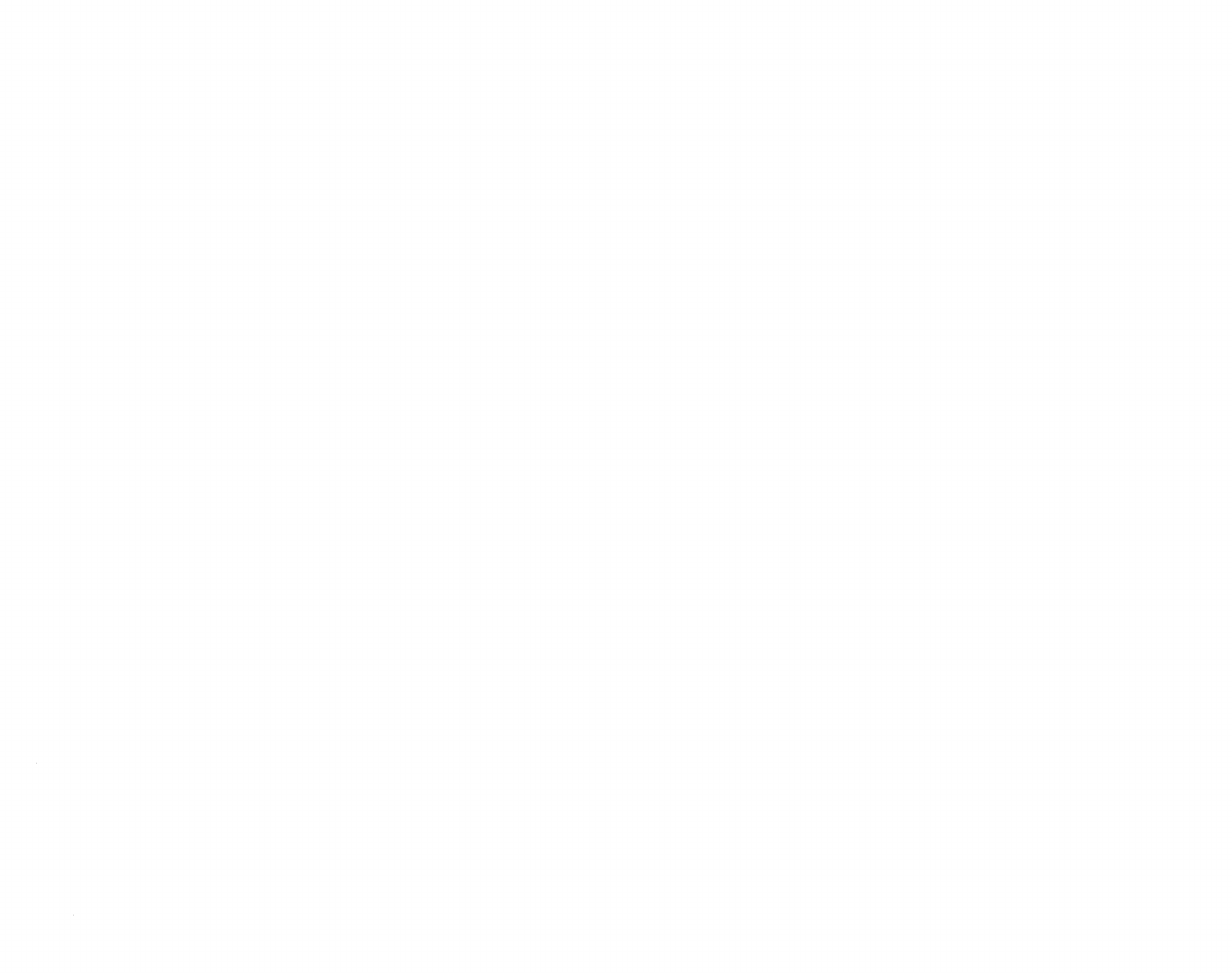| the contract of the contract of the contract of the contract of the contract of the contract of the contract of<br>2013-2014 Final General Fund Budget (PDE-2028) |              | the product of the control of the control of the control of the control of the control of the control of the control of the control of the control of the control of the control of the control of the control of the control<br>Real Estate Tax Rate (RETR) Report for 2013-2014 |                      |     |           |
|-------------------------------------------------------------------------------------------------------------------------------------------------------------------|--------------|-----------------------------------------------------------------------------------------------------------------------------------------------------------------------------------------------------------------------------------------------------------------------------------|----------------------|-----|-----------|
| <b>Eastern Lancaster County SD</b><br>113362303<br>AUN:<br>Printed 6/11/2013 8:28:29 AM v2.1                                                                      |              | Multi-County Rebalancing Based on Methodology of Section 672.1 of School Code                                                                                                                                                                                                     | Page C-3             |     |           |
| Act 1 Index (current): 1.7%                                                                                                                                       |              |                                                                                                                                                                                                                                                                                   |                      |     |           |
| <b>Calculation Method:</b>                                                                                                                                        | Revenue      |                                                                                                                                                                                                                                                                                   |                      |     |           |
| <b>Number of Decimals For Tax Rate Calculation:</b>                                                                                                               | 4            |                                                                                                                                                                                                                                                                                   |                      |     |           |
| Approx. Tax Revenue from RE Taxes:                                                                                                                                | \$27,805,772 |                                                                                                                                                                                                                                                                                   |                      |     |           |
| Amount of Tax Relief for Homestead Exclusions +                                                                                                                   | \$442,963    |                                                                                                                                                                                                                                                                                   |                      |     |           |
| <b>Total Approx. Tax Revenue:</b>                                                                                                                                 | \$28,248,735 |                                                                                                                                                                                                                                                                                   |                      |     |           |
| Approx. Tax Levy for Tax Rate Calculation:                                                                                                                        | \$29,257,235 |                                                                                                                                                                                                                                                                                   |                      |     |           |
|                                                                                                                                                                   | Lancaster    |                                                                                                                                                                                                                                                                                   |                      |     | Total     |
| State Property Tax Reduction Allocation used for: Homestead Exclusions                                                                                            |              | \$442.457                                                                                                                                                                                                                                                                         | Lowering RE Tax Rate | \$0 | \$442,457 |
| Prior Year State Property Tax Reduction Allocation used for: Homestead Exclusions<br>Amount of Tax Relief from State/Local Sources                                |              | \$506                                                                                                                                                                                                                                                                             |                      |     | \$506     |
|                                                                                                                                                                   |              |                                                                                                                                                                                                                                                                                   |                      |     | \$442,963 |

 $\label{eq:2.1} \frac{1}{\sqrt{2\pi}}\frac{1}{\sqrt{2\pi}}\left(\frac{1}{\sqrt{2\pi}}\right)^{1/2}\frac{1}{\sqrt{2\pi}}\left(\frac{1}{\sqrt{2\pi}}\right)^{1/2}\frac{1}{\sqrt{2\pi}}\left(\frac{1}{\sqrt{2\pi}}\right)^{1/2}\frac{1}{\sqrt{2\pi}}\frac{1}{\sqrt{2\pi}}\frac{1}{\sqrt{2\pi}}\frac{1}{\sqrt{2\pi}}\frac{1}{\sqrt{2\pi}}\frac{1}{\sqrt{2\pi}}\frac{1}{\sqrt{2\pi}}\frac{1}{\sqrt{2\pi}}\frac{1$ 

 $\alpha$ 

 $\sim 10^{11}$  km s  $^{-1}$  km s  $^{-1}$ 

 $\sim$ 

 $\bullet$ 

 $\mathbb{Z}$ 

 $\sim 10^{-1}$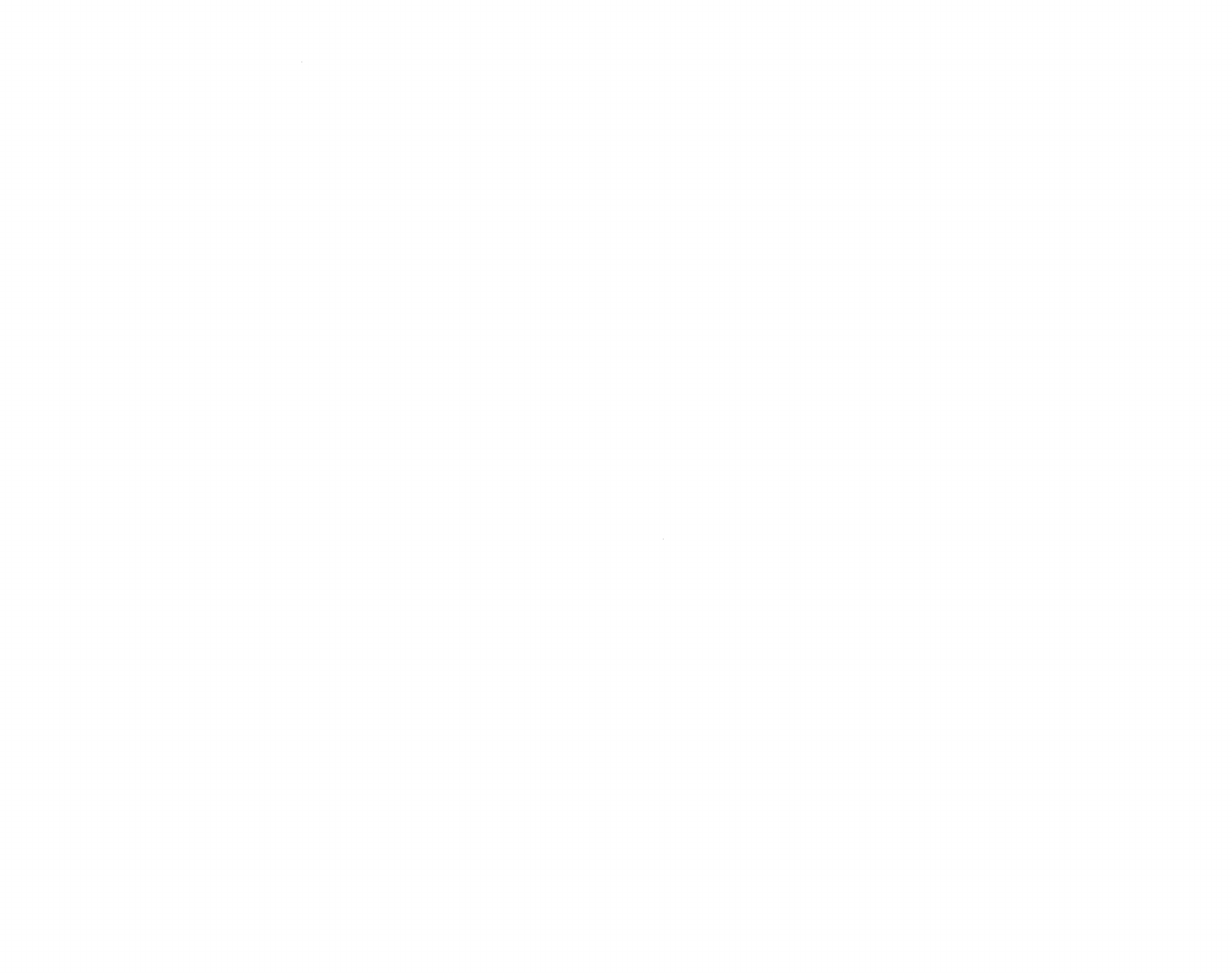### **LOCAL EDUCATION AGENCY TAX DATA (TAXD)**

# **AUN: 113362303 Eastern Lancaster County SD**

Printed 6/11/2013 8:28:30 AM v2.1

#### **REAL ESTATE, PER CAPITA (SEC. 679), EIT/PIT (ACT 1), LOCAL ENABLING (ACT 511)**  Page D-1

 $\mathcal{O}(\mathcal{O}_\mathcal{O})$  . The contribution of the contribution of the contribution of  $\mathcal{O}(\mathcal{O}_\mathcal{O})$ 

### **CODE**

#### 6111 Current Real Estate Taxes

| .<br><b>County Name</b> | <b>Outfort Roal Estate Taxes</b><br>Taxable Assessed Value | Real Estate Mills | Tax Levy Generated by Mills | Amount of Tax Relief for<br>Homestead Exclusions |          | Tax Levy Minus Homestead<br>Exclusions |     | <b>Percent Collected</b> |          | Net Tax Revenue<br><b>Generated By Mills</b> |
|-------------------------|------------------------------------------------------------|-------------------|-----------------------------|--------------------------------------------------|----------|----------------------------------------|-----|--------------------------|----------|----------------------------------------------|
| Lancaster               | 2,072,379,700                                              | 14.1177           | 29,257,235                  |                                                  |          |                                        |     | 96.50000%                |          |                                              |
|                         | o                                                          |                   |                             |                                                  |          |                                        |     | $0.00000\%$              |          |                                              |
|                         | 0                                                          |                   |                             |                                                  |          |                                        |     | 0.00000%                 |          |                                              |
|                         |                                                            |                   |                             |                                                  |          |                                        |     | 0.00000%                 |          |                                              |
| Totals:                 | 2,072,379,700                                              |                   | 29,257,235                  | 442,963                                          | $\equiv$ | 28,814,272                             | - X | 96.50000%                | $\equiv$ | 27,805,772                                   |
| 6120                    | Per Capita Taxes, Section 679                              |                   |                             | Rate<br>5.00                                     |          |                                        |     |                          |          | <b>Estimated Revenue</b><br>97,000           |

| 6140 | Current Act 511 Taxes - Flat Rate Assessments           | Rate              |    | Add'l Rate (if appl.) |   | <b>Tax Levy</b> | <b>Estimated Revenue</b> |
|------|---------------------------------------------------------|-------------------|----|-----------------------|---|-----------------|--------------------------|
| 6141 | Per Capita Taxes, Act 511                               | \$5.00            |    | \$0.00                |   | 110,110         | 97,000                   |
| 6142 | Occupation Taxes - Flat Rate                            | \$0.00            |    | \$0.00                |   |                 |                          |
| 6143 | Local Services / Occupational Privilege Taxes           | \$10.00           |    | \$0.00                |   | 135,000         | 135,000                  |
| 6144 | <b>Trailer Taxes</b>                                    | \$0.00            |    | \$0.00                |   |                 |                          |
| 6145 | Business Privilege Taxes - Flat Rate                    | \$0.00            |    | \$0.00                |   |                 |                          |
| 6146 | Mechanical Device Taxes - Flat Rate                     | \$0.00            |    | \$0.00                |   |                 |                          |
| 6149 | <b>Other Flat Rate Assessments</b>                      | \$0.00            |    | \$0.00                |   |                 |                          |
|      | Total Current Act 511 Taxes - Flat Rate Assessments     |                   |    |                       |   | 245,110         | 232,000                  |
| 6150 | <b>Current Act 511 Taxes - Proportional Assessments</b> | Rate              |    | Add'l Rate (if appl.) |   | <b>Tax Levy</b> | <b>Estimated Revenue</b> |
| 6151 | Earned Income Taxes, Act 511                            | 0.50%             |    | 0.00%                 |   | 2,500,000       | 2,500,000                |
| 6152 | Occupation Taxes - Proportional Rate                    |                   |    |                       |   |                 |                          |
| 6153 | Real Estate Transfer Taxes                              | 0.50%             |    | $0.00\%$              |   | 380,000         | 380,000                  |
| 6154 | <b>Amusement Taxes</b>                                  | 0.00%             |    | $0.00\%$              |   |                 |                          |
| 6155 | Business Privilege Taxes - Proportional Rate            | Ω                 |    |                       |   |                 |                          |
| 6156 | Mechanical Device Taxes - Percentage                    | $0.00\%$          |    | 0.00%                 |   |                 |                          |
| 6157 | <b>Mercantile Taxes</b>                                 |                   |    |                       |   |                 |                          |
| 6159 | <b>Other Proportional Assessments</b>                   |                   |    |                       |   |                 |                          |
|      | Total Current Act 511 Taxes - Proportional Assessments  |                   |    |                       |   | 2,880,000       | 2,880,000                |
|      | <b>Total Act 511, Current Taxes</b>                     |                   |    |                       |   |                 | 3,112,000                |
|      |                                                         | Act 511 Tax Limit | ⊸> | 2,217,955,461         | x | 12              | 26,615,466               |
|      |                                                         |                   |    | Market Value          |   | Mills           | (511 Limit)              |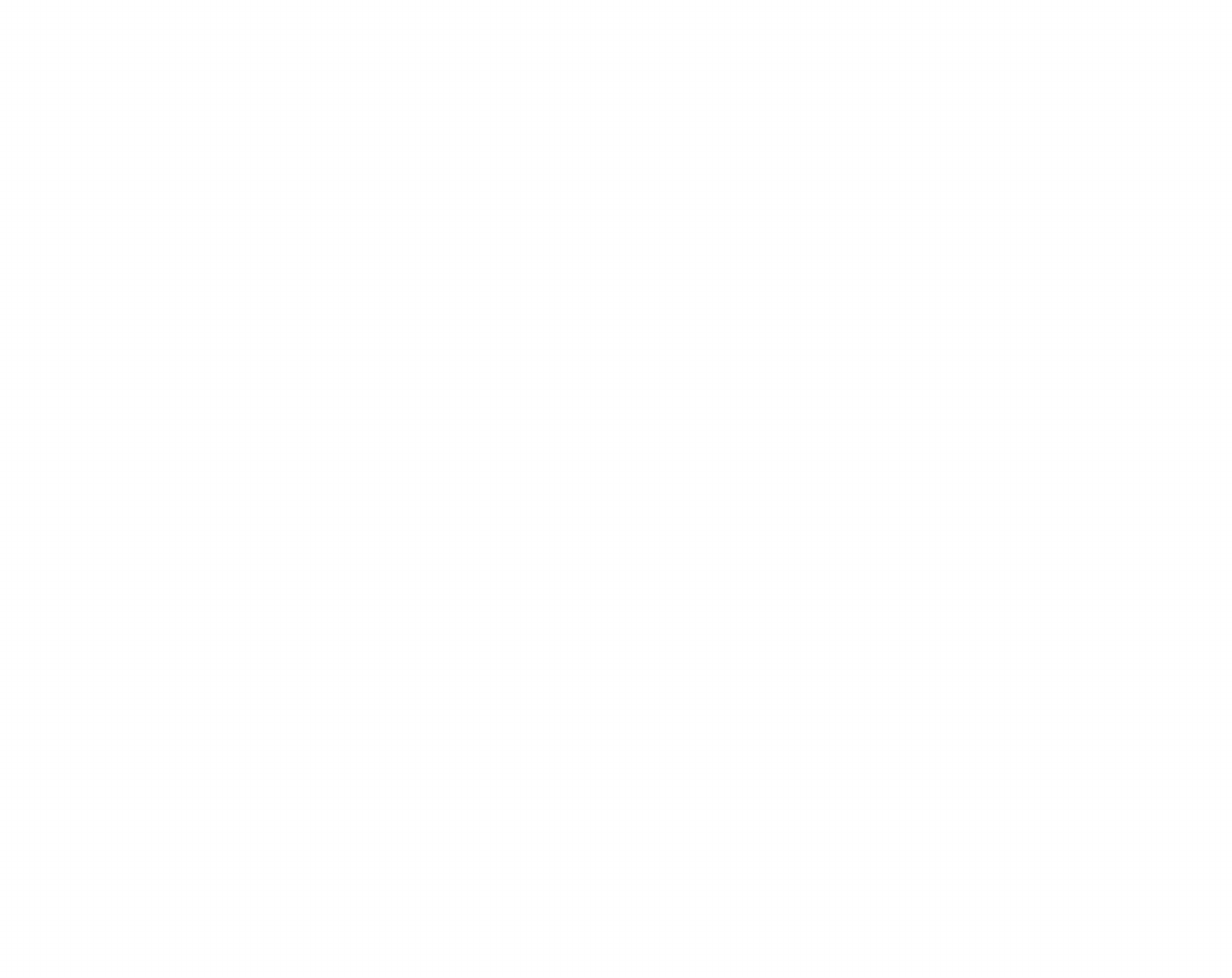AUN: 113362303 Eastern Lancaster County SD

 $\sim 10^{-1}$  km

 $\sim$   $\sim$ 

 $\sim$ 

|  |  |  | <b>Comparison of Tax Rate Changes to Index (CTRI)</b> |
|--|--|--|-------------------------------------------------------|
|--|--|--|-------------------------------------------------------|

2012-2013 vs. 2013-2014

|                 | Printed 6/11/2013 8:28:35 AM v2.1                   |                                                                |         |                              |                                   |       |                                                                                     |                              | Page E-1                          |
|-----------------|-----------------------------------------------------|----------------------------------------------------------------|---------|------------------------------|-----------------------------------|-------|-------------------------------------------------------------------------------------|------------------------------|-----------------------------------|
| Tax<br>Function | <b>Description</b>                                  | Tax Rate Charged in:<br>2012-2013<br>2013-2014<br>(Rebalanced) |         | Percent<br>Change in<br>Rate | Less than<br>or equal to<br>Index | Index | <b>Additional Tax Rate</b><br>Charged in:<br>2012-2013<br>2013-2014<br>(Rebalanced) | Percent<br>Change in<br>Rate | Less than<br>or equal to<br>Index |
| 6111            | <b>Current Real Estate Taxes</b>                    |                                                                |         |                              |                                   |       |                                                                                     |                              |                                   |
|                 | Lancaster County                                    | 13.8410                                                        | 14.1177 | 2.00%                        | No                                | 1.7%  |                                                                                     |                              |                                   |
| 6120            | Per Capita Taxes, Section 679                       | \$5.00                                                         | \$5.00  | 0.00%                        | Yes                               | 1.7%  |                                                                                     |                              |                                   |
|                 | Act 1 EIT/PIT                                       |                                                                |         |                              |                                   |       |                                                                                     |                              |                                   |
| 6131            | Earned Income Taxes, Act 1                          |                                                                |         |                              |                                   |       |                                                                                     |                              |                                   |
| 6132            | Personal Income Taxes, Act 1                        |                                                                |         |                              |                                   |       |                                                                                     |                              |                                   |
|                 | Act 511 Flat Rate Taxes                             |                                                                |         |                              |                                   |       |                                                                                     |                              |                                   |
| 6141            | Per Capita Taxes, Act 511                           | \$5.00                                                         | \$5.00  | 0.00%                        | Yes                               | 1.7%  |                                                                                     |                              |                                   |
| 6142            | Occupation Taxes - Flat Rate                        |                                                                |         |                              |                                   |       |                                                                                     |                              |                                   |
| 6143            | Local Services / Occupational Privilege Tax         | \$10.00                                                        | \$10.00 | 0.00%                        | Yes                               | 1.7%  |                                                                                     |                              |                                   |
| 6144            | <b>Trailer Taxes</b>                                |                                                                |         |                              |                                   |       |                                                                                     |                              |                                   |
| 6145            | Business Privilege Taxes - Flat Rate                |                                                                |         |                              |                                   |       |                                                                                     |                              |                                   |
| 6146            | Mechanical Device Taxes - Flat Rate                 |                                                                |         |                              |                                   |       |                                                                                     |                              |                                   |
| 6149            | Other Flat Rate Assessments                         |                                                                |         |                              |                                   |       |                                                                                     |                              |                                   |
|                 | Act 511 Proportional Rate Taxes                     |                                                                |         |                              |                                   |       |                                                                                     |                              |                                   |
| 6151            | Earned Income Taxes, Act 511                        | 0.500%                                                         | 0.500%  | 0.00%                        | Yes                               | 1.7%  |                                                                                     |                              |                                   |
| 6152            | Occupation Taxes - Proportional Rate                |                                                                |         |                              |                                   |       |                                                                                     |                              |                                   |
| 6153            | Real Estate Transfer Taxes                          | 0.500%                                                         | 0.500%  | 0.00%                        | Yes                               | 1.7%  |                                                                                     |                              |                                   |
| 6154            | <b>Amusement Taxes</b>                              |                                                                |         |                              |                                   |       |                                                                                     |                              |                                   |
| 6155            | <b>Business Privilege Taxes - Proportional Rate</b> |                                                                |         |                              |                                   |       |                                                                                     |                              |                                   |
| 6156            | Mechanical Device Taxes - Percentage                |                                                                |         |                              |                                   |       |                                                                                     |                              |                                   |
| 6157            | Mercantile Taxes                                    |                                                                |         |                              |                                   |       |                                                                                     |                              |                                   |
| 6159            | <b>Other Proportional Assessments</b>               |                                                                |         |                              |                                   |       |                                                                                     |                              |                                   |

 $\alpha$  ,  $\beta$  ,  $\alpha$  ,  $\beta$ 

 $\sim$  $\sim$  100  $\mu$   $\sim 10^{11}$  km  $^{-1}$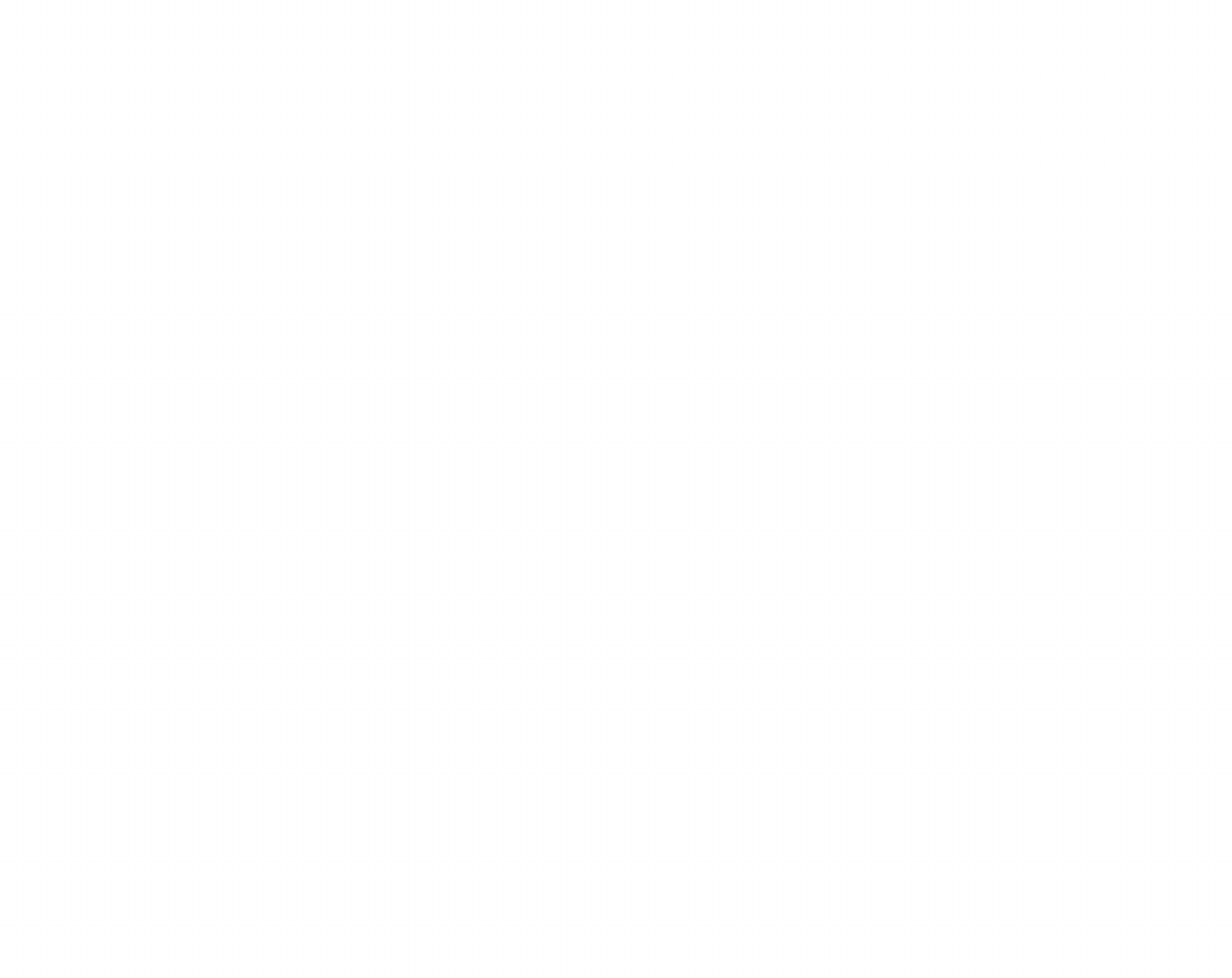## **CERTIFICATION OF ESTIMATED ENDING FUND BALANCE FROM 2013-2014 GENERAL FUND BUDGET**

I

(10/2010)

24 PS 6-688

| <b>I SCHOOL DISTRICT NAME</b>      | <b>COUNTY NAME</b> | <b>AUN</b> |
|------------------------------------|--------------------|------------|
| <b>Eastern Lancaster County SD</b> | Lancaster          | 113362303  |

No school district shall approve an increase in real property taxes unless it has adopted a budget that includes an estimated, ehding unreserved undesignated fund balance (unassigned) less than or equal to the specified percentage of its total budgeted expenditures:

| <b>Total Budgeted Expenditures</b>    | <b>Fund Balance % Limit</b><br>(less than or equal to) |
|---------------------------------------|--------------------------------------------------------|
| Less Than or Equal to \$11,999,999    | 12.0%                                                  |
| Between \$12,000,000 and \$12,999,999 | 11.5%                                                  |
| Between \$13,000,000 and \$13,999,999 | 11.0%                                                  |
| Between \$14,000,000 and \$14,999,999 | 10.5%                                                  |
| Between \$15,000,000 and \$15,999,999 | 10.0%                                                  |
| Between \$16,000,000 and \$16,999,999 | 9.5%                                                   |
| Between \$17,000,000 and \$17,999,999 | $9.0\%$                                                |
| Between \$18,000,000 and \$18,999,999 | 8.5%                                                   |
| Greater Than or Equal to \$19,000,000 | $8.0\%$                                                |
|                                       |                                                        |

Did you raise property taxes in SY 2013-2014 (compared to 2012-2013 )? Yes  $\Box$ 

If yes, see information below, taken from the 2013-2014 General Fund Budget.

| <b>Total Budgeted Expenditures</b>                                                     | \$46,613,372.00 |
|----------------------------------------------------------------------------------------|-----------------|
| <b>Ending Unassigned Fund Balance</b>                                                  | \$3,367,958.00  |
| Ending Unassigned Fund Balance as a percentage<br>$(%)$ of Total Budgeted Expenditures | 7.3%            |

I The Estimated Ending Unassigned Fund Balance is within the allowable limits.

I

I

# I **I hereby certify that the above information is accurate and complete.**

I . SIGNATURE OF SUPERINTENDENT SIGNATURE OF SUPERINTENENT VALUATOR

Yes No

DUE DATE: AUGUST 15, 2013 | RETURN TO: PENNSYLVANIA DEPARTMENT OF EDUCATION BUREAU OF BUDGET AND FISCAL MANAGEMENT DIVISION OF SUBSIDY DATA AND ADMINISTRATION 333 MARKET STREET HARRISBURG, PA 17126-0333

I No Distribution of the No Distribution of No Distribution of No Distribution of Distribution of Distribution<br>In the Distribution of Distribution of Distribution of Distribution of Distribution of Distribution of Distrib

~  $\Box$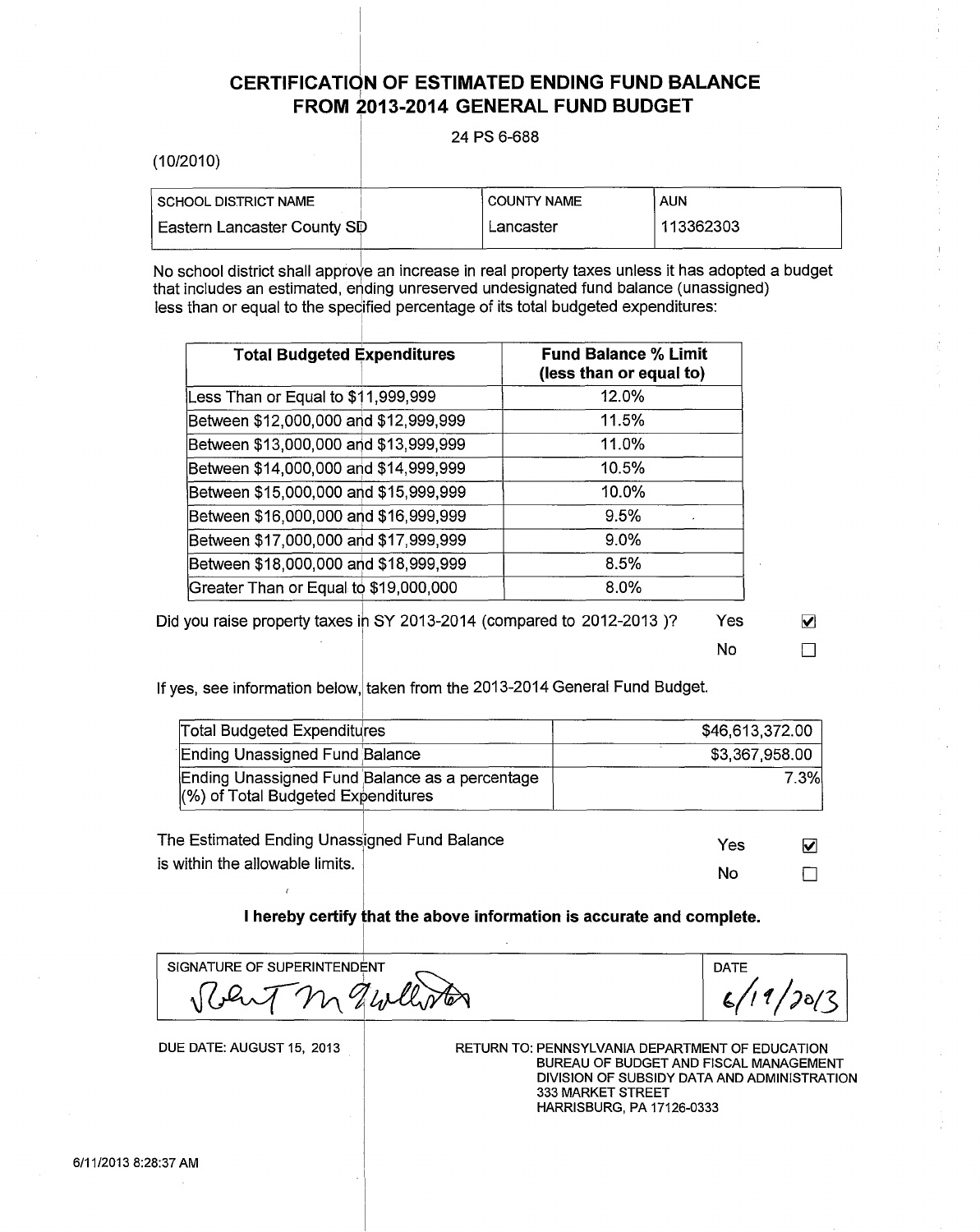$\label{eq:2.1} \begin{split} \mathcal{L}_{\text{max}}(\mathcal{L}_{\text{max}}) = \mathcal{L}_{\text{max}}(\mathcal{L}_{\text{max}}) \mathcal{L}_{\text{max}}(\mathcal{L}_{\text{max}}) \mathcal{L}_{\text{max}}(\mathcal{L}_{\text{max}}) \mathcal{L}_{\text{max}}(\mathcal{L}_{\text{max}}) \mathcal{L}_{\text{max}}(\mathcal{L}_{\text{max}}) \mathcal{L}_{\text{max}}(\mathcal{L}_{\text{max}}) \mathcal{L}_{\text{max}}(\mathcal{L}_{\text{max}}) \mathcal{L}_{\text{max}}(\mathcal{L}_{\text{max$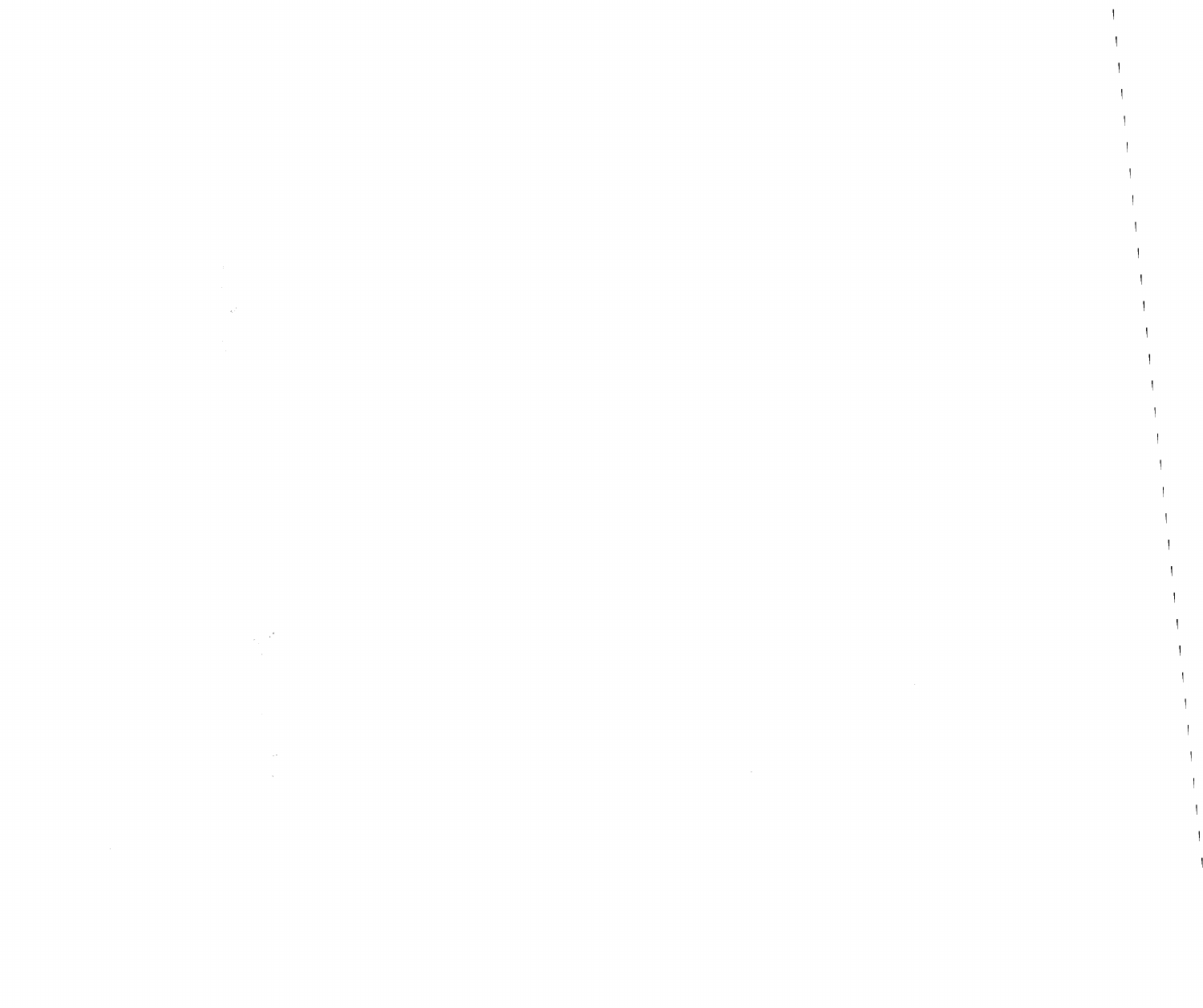AUN: 113362303 Eastern Lancaster County SD

Printed 6/11/2013 8:28:43 AM v2.1

| 1000<br>Instruction<br>19,511,907<br>1100<br>Regular Programs - Elementary/Secondary<br>5,722,930<br>1200<br>Special Programs - Elementary/Secondary<br>1,469,574<br>1300<br><b>Vocational Education</b><br>297,696<br>1400<br>Other Instructional Programs - Elementary/Secondary<br>50,000<br>1500<br>Nonpublic School Programs<br>123,458<br>1600<br><b>Adult Education Programs</b><br>0<br>1700<br><b>Higher Education Programs</b><br>$\Omega$<br>1800<br>Pre-Kindergarten<br>27, 175, 565<br><b>Total 1000 Instruction</b><br>2000<br><b>Support Services</b><br>1,777,927<br>2100<br>Support Services - Pupil Personnel<br>2200<br>Support Services - Instructional Staff<br>2,180,813<br>2,466,142<br>2300<br>Support Services - Administration<br>926,007<br>2400<br>Support Services - Pupil Health<br>565,249<br>2500<br><b>Support Services - Business</b><br>3,521,835<br>2600<br>Operation & Maintenance of Plant Services<br><b>Student Transportation Services</b><br>2,603,386<br>2700<br>897,617<br>2800<br>Support Services - Central<br>36,225<br>2900<br>Other Support Services<br>14,975,201<br><b>Total 2000 Support Services</b><br>Operation of Non-instructional Services<br>3000<br>$\mathbf 0$<br><b>Food Services</b><br>3100<br>1,003,216<br>3200<br><b>Student Activities</b><br>23,800<br>3300<br><b>Community Services</b><br>0<br>3400<br>Scholarships and Awards<br>1,027,016<br>Total 3000 Operation of Non-instructional Services<br>Facilities Acquisition, Construction and Improvement Services<br>4000<br>0<br>Facilities Acquisition, Construction and Improvement Services<br>4000<br>0<br>Total 4000 Facilities Acquisition, Construction and Improvement<br>43,177,782<br><b>Total Estimated Expenditures</b><br>Other Expenditures and Financing Uses<br>5000<br>10,000<br>5100<br>Debt Service<br>3,425,590<br>5200<br>Interfund Transfers - Out<br>0<br>5300<br><b>Transfers Involving Component Units</b><br>0<br>5900<br><b>Budgetary Reserve</b><br>3,435,590<br><b>Total Other Financing Uses</b><br>46,613,372<br><b>Total Estimated Expenditures and Other Financing Uses</b><br>0<br><b>Appropriation of Prior Year Fund Balance</b><br>46,613,372<br><b>Total Appropriations</b> | <b>ITEM</b> |                                                        | <b>AMOUNTS</b> |           |
|-------------------------------------------------------------------------------------------------------------------------------------------------------------------------------------------------------------------------------------------------------------------------------------------------------------------------------------------------------------------------------------------------------------------------------------------------------------------------------------------------------------------------------------------------------------------------------------------------------------------------------------------------------------------------------------------------------------------------------------------------------------------------------------------------------------------------------------------------------------------------------------------------------------------------------------------------------------------------------------------------------------------------------------------------------------------------------------------------------------------------------------------------------------------------------------------------------------------------------------------------------------------------------------------------------------------------------------------------------------------------------------------------------------------------------------------------------------------------------------------------------------------------------------------------------------------------------------------------------------------------------------------------------------------------------------------------------------------------------------------------------------------------------------------------------------------------------------------------------------------------------------------------------------------------------------------------------------------------------------------------------------------------------------------------------------------------------------------------------------------------------------------------------------------------------------------------------------------------------------------|-------------|--------------------------------------------------------|----------------|-----------|
|                                                                                                                                                                                                                                                                                                                                                                                                                                                                                                                                                                                                                                                                                                                                                                                                                                                                                                                                                                                                                                                                                                                                                                                                                                                                                                                                                                                                                                                                                                                                                                                                                                                                                                                                                                                                                                                                                                                                                                                                                                                                                                                                                                                                                                           |             |                                                        |                |           |
|                                                                                                                                                                                                                                                                                                                                                                                                                                                                                                                                                                                                                                                                                                                                                                                                                                                                                                                                                                                                                                                                                                                                                                                                                                                                                                                                                                                                                                                                                                                                                                                                                                                                                                                                                                                                                                                                                                                                                                                                                                                                                                                                                                                                                                           |             |                                                        |                |           |
|                                                                                                                                                                                                                                                                                                                                                                                                                                                                                                                                                                                                                                                                                                                                                                                                                                                                                                                                                                                                                                                                                                                                                                                                                                                                                                                                                                                                                                                                                                                                                                                                                                                                                                                                                                                                                                                                                                                                                                                                                                                                                                                                                                                                                                           |             |                                                        |                |           |
|                                                                                                                                                                                                                                                                                                                                                                                                                                                                                                                                                                                                                                                                                                                                                                                                                                                                                                                                                                                                                                                                                                                                                                                                                                                                                                                                                                                                                                                                                                                                                                                                                                                                                                                                                                                                                                                                                                                                                                                                                                                                                                                                                                                                                                           |             |                                                        |                |           |
|                                                                                                                                                                                                                                                                                                                                                                                                                                                                                                                                                                                                                                                                                                                                                                                                                                                                                                                                                                                                                                                                                                                                                                                                                                                                                                                                                                                                                                                                                                                                                                                                                                                                                                                                                                                                                                                                                                                                                                                                                                                                                                                                                                                                                                           |             |                                                        |                |           |
|                                                                                                                                                                                                                                                                                                                                                                                                                                                                                                                                                                                                                                                                                                                                                                                                                                                                                                                                                                                                                                                                                                                                                                                                                                                                                                                                                                                                                                                                                                                                                                                                                                                                                                                                                                                                                                                                                                                                                                                                                                                                                                                                                                                                                                           |             |                                                        |                |           |
|                                                                                                                                                                                                                                                                                                                                                                                                                                                                                                                                                                                                                                                                                                                                                                                                                                                                                                                                                                                                                                                                                                                                                                                                                                                                                                                                                                                                                                                                                                                                                                                                                                                                                                                                                                                                                                                                                                                                                                                                                                                                                                                                                                                                                                           |             |                                                        |                |           |
|                                                                                                                                                                                                                                                                                                                                                                                                                                                                                                                                                                                                                                                                                                                                                                                                                                                                                                                                                                                                                                                                                                                                                                                                                                                                                                                                                                                                                                                                                                                                                                                                                                                                                                                                                                                                                                                                                                                                                                                                                                                                                                                                                                                                                                           |             |                                                        |                |           |
|                                                                                                                                                                                                                                                                                                                                                                                                                                                                                                                                                                                                                                                                                                                                                                                                                                                                                                                                                                                                                                                                                                                                                                                                                                                                                                                                                                                                                                                                                                                                                                                                                                                                                                                                                                                                                                                                                                                                                                                                                                                                                                                                                                                                                                           |             |                                                        |                |           |
|                                                                                                                                                                                                                                                                                                                                                                                                                                                                                                                                                                                                                                                                                                                                                                                                                                                                                                                                                                                                                                                                                                                                                                                                                                                                                                                                                                                                                                                                                                                                                                                                                                                                                                                                                                                                                                                                                                                                                                                                                                                                                                                                                                                                                                           |             |                                                        |                |           |
|                                                                                                                                                                                                                                                                                                                                                                                                                                                                                                                                                                                                                                                                                                                                                                                                                                                                                                                                                                                                                                                                                                                                                                                                                                                                                                                                                                                                                                                                                                                                                                                                                                                                                                                                                                                                                                                                                                                                                                                                                                                                                                                                                                                                                                           |             |                                                        |                |           |
|                                                                                                                                                                                                                                                                                                                                                                                                                                                                                                                                                                                                                                                                                                                                                                                                                                                                                                                                                                                                                                                                                                                                                                                                                                                                                                                                                                                                                                                                                                                                                                                                                                                                                                                                                                                                                                                                                                                                                                                                                                                                                                                                                                                                                                           |             |                                                        |                |           |
|                                                                                                                                                                                                                                                                                                                                                                                                                                                                                                                                                                                                                                                                                                                                                                                                                                                                                                                                                                                                                                                                                                                                                                                                                                                                                                                                                                                                                                                                                                                                                                                                                                                                                                                                                                                                                                                                                                                                                                                                                                                                                                                                                                                                                                           |             |                                                        |                |           |
|                                                                                                                                                                                                                                                                                                                                                                                                                                                                                                                                                                                                                                                                                                                                                                                                                                                                                                                                                                                                                                                                                                                                                                                                                                                                                                                                                                                                                                                                                                                                                                                                                                                                                                                                                                                                                                                                                                                                                                                                                                                                                                                                                                                                                                           |             |                                                        |                |           |
|                                                                                                                                                                                                                                                                                                                                                                                                                                                                                                                                                                                                                                                                                                                                                                                                                                                                                                                                                                                                                                                                                                                                                                                                                                                                                                                                                                                                                                                                                                                                                                                                                                                                                                                                                                                                                                                                                                                                                                                                                                                                                                                                                                                                                                           |             |                                                        |                |           |
|                                                                                                                                                                                                                                                                                                                                                                                                                                                                                                                                                                                                                                                                                                                                                                                                                                                                                                                                                                                                                                                                                                                                                                                                                                                                                                                                                                                                                                                                                                                                                                                                                                                                                                                                                                                                                                                                                                                                                                                                                                                                                                                                                                                                                                           |             |                                                        |                |           |
|                                                                                                                                                                                                                                                                                                                                                                                                                                                                                                                                                                                                                                                                                                                                                                                                                                                                                                                                                                                                                                                                                                                                                                                                                                                                                                                                                                                                                                                                                                                                                                                                                                                                                                                                                                                                                                                                                                                                                                                                                                                                                                                                                                                                                                           |             |                                                        |                |           |
|                                                                                                                                                                                                                                                                                                                                                                                                                                                                                                                                                                                                                                                                                                                                                                                                                                                                                                                                                                                                                                                                                                                                                                                                                                                                                                                                                                                                                                                                                                                                                                                                                                                                                                                                                                                                                                                                                                                                                                                                                                                                                                                                                                                                                                           |             |                                                        |                |           |
|                                                                                                                                                                                                                                                                                                                                                                                                                                                                                                                                                                                                                                                                                                                                                                                                                                                                                                                                                                                                                                                                                                                                                                                                                                                                                                                                                                                                                                                                                                                                                                                                                                                                                                                                                                                                                                                                                                                                                                                                                                                                                                                                                                                                                                           |             |                                                        |                |           |
|                                                                                                                                                                                                                                                                                                                                                                                                                                                                                                                                                                                                                                                                                                                                                                                                                                                                                                                                                                                                                                                                                                                                                                                                                                                                                                                                                                                                                                                                                                                                                                                                                                                                                                                                                                                                                                                                                                                                                                                                                                                                                                                                                                                                                                           |             |                                                        |                |           |
|                                                                                                                                                                                                                                                                                                                                                                                                                                                                                                                                                                                                                                                                                                                                                                                                                                                                                                                                                                                                                                                                                                                                                                                                                                                                                                                                                                                                                                                                                                                                                                                                                                                                                                                                                                                                                                                                                                                                                                                                                                                                                                                                                                                                                                           |             |                                                        |                |           |
|                                                                                                                                                                                                                                                                                                                                                                                                                                                                                                                                                                                                                                                                                                                                                                                                                                                                                                                                                                                                                                                                                                                                                                                                                                                                                                                                                                                                                                                                                                                                                                                                                                                                                                                                                                                                                                                                                                                                                                                                                                                                                                                                                                                                                                           |             |                                                        |                |           |
|                                                                                                                                                                                                                                                                                                                                                                                                                                                                                                                                                                                                                                                                                                                                                                                                                                                                                                                                                                                                                                                                                                                                                                                                                                                                                                                                                                                                                                                                                                                                                                                                                                                                                                                                                                                                                                                                                                                                                                                                                                                                                                                                                                                                                                           |             |                                                        |                |           |
|                                                                                                                                                                                                                                                                                                                                                                                                                                                                                                                                                                                                                                                                                                                                                                                                                                                                                                                                                                                                                                                                                                                                                                                                                                                                                                                                                                                                                                                                                                                                                                                                                                                                                                                                                                                                                                                                                                                                                                                                                                                                                                                                                                                                                                           |             |                                                        |                |           |
|                                                                                                                                                                                                                                                                                                                                                                                                                                                                                                                                                                                                                                                                                                                                                                                                                                                                                                                                                                                                                                                                                                                                                                                                                                                                                                                                                                                                                                                                                                                                                                                                                                                                                                                                                                                                                                                                                                                                                                                                                                                                                                                                                                                                                                           |             |                                                        |                |           |
|                                                                                                                                                                                                                                                                                                                                                                                                                                                                                                                                                                                                                                                                                                                                                                                                                                                                                                                                                                                                                                                                                                                                                                                                                                                                                                                                                                                                                                                                                                                                                                                                                                                                                                                                                                                                                                                                                                                                                                                                                                                                                                                                                                                                                                           |             |                                                        |                |           |
|                                                                                                                                                                                                                                                                                                                                                                                                                                                                                                                                                                                                                                                                                                                                                                                                                                                                                                                                                                                                                                                                                                                                                                                                                                                                                                                                                                                                                                                                                                                                                                                                                                                                                                                                                                                                                                                                                                                                                                                                                                                                                                                                                                                                                                           |             |                                                        |                |           |
|                                                                                                                                                                                                                                                                                                                                                                                                                                                                                                                                                                                                                                                                                                                                                                                                                                                                                                                                                                                                                                                                                                                                                                                                                                                                                                                                                                                                                                                                                                                                                                                                                                                                                                                                                                                                                                                                                                                                                                                                                                                                                                                                                                                                                                           |             |                                                        |                |           |
|                                                                                                                                                                                                                                                                                                                                                                                                                                                                                                                                                                                                                                                                                                                                                                                                                                                                                                                                                                                                                                                                                                                                                                                                                                                                                                                                                                                                                                                                                                                                                                                                                                                                                                                                                                                                                                                                                                                                                                                                                                                                                                                                                                                                                                           |             |                                                        |                |           |
|                                                                                                                                                                                                                                                                                                                                                                                                                                                                                                                                                                                                                                                                                                                                                                                                                                                                                                                                                                                                                                                                                                                                                                                                                                                                                                                                                                                                                                                                                                                                                                                                                                                                                                                                                                                                                                                                                                                                                                                                                                                                                                                                                                                                                                           |             |                                                        |                |           |
|                                                                                                                                                                                                                                                                                                                                                                                                                                                                                                                                                                                                                                                                                                                                                                                                                                                                                                                                                                                                                                                                                                                                                                                                                                                                                                                                                                                                                                                                                                                                                                                                                                                                                                                                                                                                                                                                                                                                                                                                                                                                                                                                                                                                                                           |             |                                                        |                |           |
|                                                                                                                                                                                                                                                                                                                                                                                                                                                                                                                                                                                                                                                                                                                                                                                                                                                                                                                                                                                                                                                                                                                                                                                                                                                                                                                                                                                                                                                                                                                                                                                                                                                                                                                                                                                                                                                                                                                                                                                                                                                                                                                                                                                                                                           |             |                                                        |                |           |
|                                                                                                                                                                                                                                                                                                                                                                                                                                                                                                                                                                                                                                                                                                                                                                                                                                                                                                                                                                                                                                                                                                                                                                                                                                                                                                                                                                                                                                                                                                                                                                                                                                                                                                                                                                                                                                                                                                                                                                                                                                                                                                                                                                                                                                           |             |                                                        |                |           |
|                                                                                                                                                                                                                                                                                                                                                                                                                                                                                                                                                                                                                                                                                                                                                                                                                                                                                                                                                                                                                                                                                                                                                                                                                                                                                                                                                                                                                                                                                                                                                                                                                                                                                                                                                                                                                                                                                                                                                                                                                                                                                                                                                                                                                                           |             |                                                        |                |           |
|                                                                                                                                                                                                                                                                                                                                                                                                                                                                                                                                                                                                                                                                                                                                                                                                                                                                                                                                                                                                                                                                                                                                                                                                                                                                                                                                                                                                                                                                                                                                                                                                                                                                                                                                                                                                                                                                                                                                                                                                                                                                                                                                                                                                                                           |             |                                                        |                |           |
|                                                                                                                                                                                                                                                                                                                                                                                                                                                                                                                                                                                                                                                                                                                                                                                                                                                                                                                                                                                                                                                                                                                                                                                                                                                                                                                                                                                                                                                                                                                                                                                                                                                                                                                                                                                                                                                                                                                                                                                                                                                                                                                                                                                                                                           |             |                                                        |                |           |
|                                                                                                                                                                                                                                                                                                                                                                                                                                                                                                                                                                                                                                                                                                                                                                                                                                                                                                                                                                                                                                                                                                                                                                                                                                                                                                                                                                                                                                                                                                                                                                                                                                                                                                                                                                                                                                                                                                                                                                                                                                                                                                                                                                                                                                           |             |                                                        |                |           |
|                                                                                                                                                                                                                                                                                                                                                                                                                                                                                                                                                                                                                                                                                                                                                                                                                                                                                                                                                                                                                                                                                                                                                                                                                                                                                                                                                                                                                                                                                                                                                                                                                                                                                                                                                                                                                                                                                                                                                                                                                                                                                                                                                                                                                                           |             |                                                        |                |           |
|                                                                                                                                                                                                                                                                                                                                                                                                                                                                                                                                                                                                                                                                                                                                                                                                                                                                                                                                                                                                                                                                                                                                                                                                                                                                                                                                                                                                                                                                                                                                                                                                                                                                                                                                                                                                                                                                                                                                                                                                                                                                                                                                                                                                                                           |             |                                                        |                |           |
|                                                                                                                                                                                                                                                                                                                                                                                                                                                                                                                                                                                                                                                                                                                                                                                                                                                                                                                                                                                                                                                                                                                                                                                                                                                                                                                                                                                                                                                                                                                                                                                                                                                                                                                                                                                                                                                                                                                                                                                                                                                                                                                                                                                                                                           |             |                                                        |                |           |
|                                                                                                                                                                                                                                                                                                                                                                                                                                                                                                                                                                                                                                                                                                                                                                                                                                                                                                                                                                                                                                                                                                                                                                                                                                                                                                                                                                                                                                                                                                                                                                                                                                                                                                                                                                                                                                                                                                                                                                                                                                                                                                                                                                                                                                           |             | Ending Committed, Assigned and Unassigned Fund Balance |                | 6,120,651 |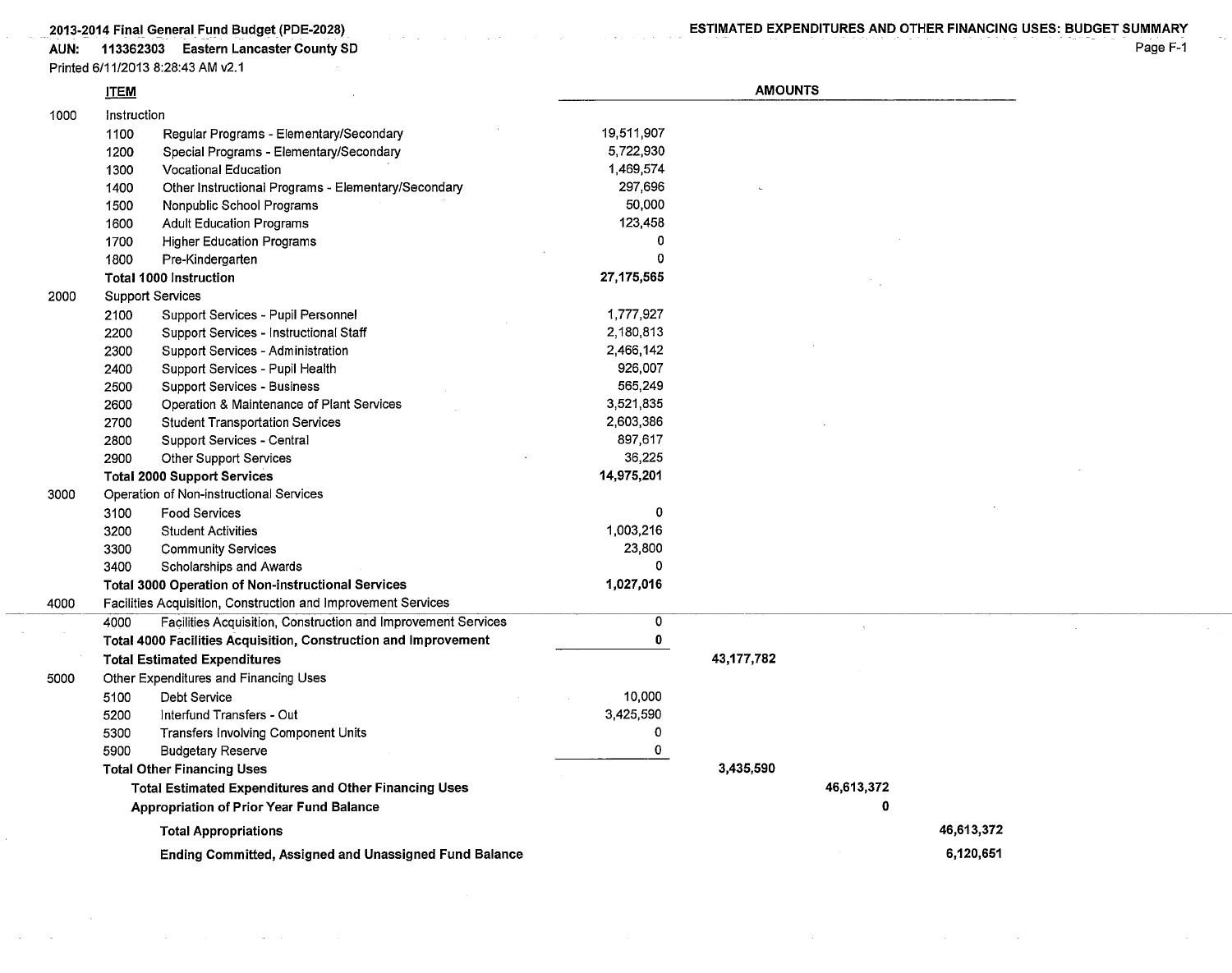$\label{eq:2.1} \mathcal{L}(\mathcal{L}(\mathcal{L})) = \mathcal{L}(\mathcal{L}(\mathcal{L})) = \mathcal{L}(\mathcal{L}(\mathcal{L})) = \mathcal{L}(\mathcal{L}(\mathcal{L})) = \mathcal{L}(\mathcal{L}(\mathcal{L}))$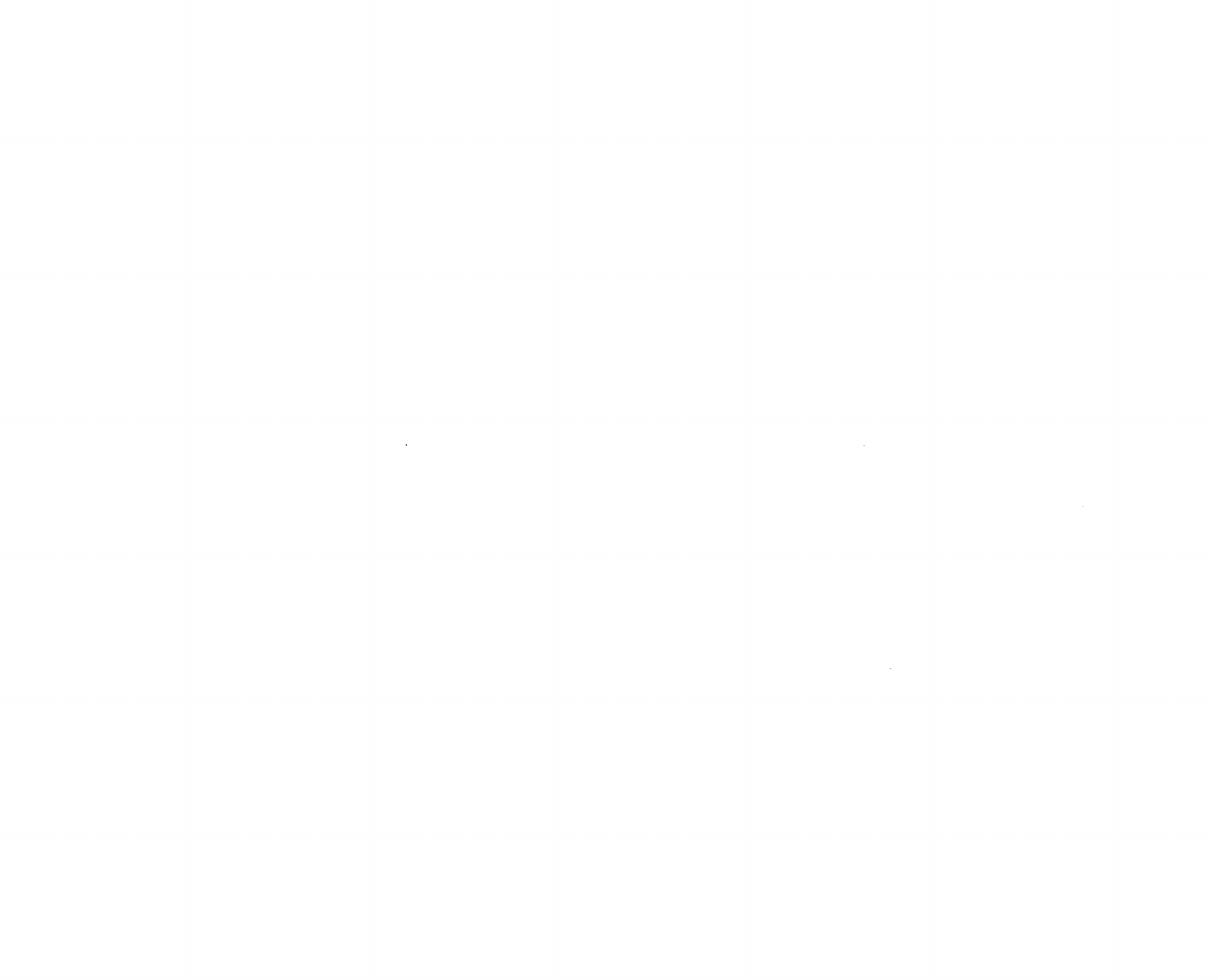**AUN: 113362303 Eastern Lancaster County SD**  Printed 6/11/2013 8:28:45 AM v2.1

**ESTIMATED EXPENDITURES AND OTHER FINANCING USES: DETAIL**  Page G-1

| <b>Function-Object</b> |     | <b>Description</b>                                        |            | <b>Amounts</b> |  |
|------------------------|-----|-----------------------------------------------------------|------------|----------------|--|
| 1000 INSTRUCTION       |     |                                                           |            |                |  |
| 1100                   |     | Regular Programs - Elementary/Secondary                   |            |                |  |
|                        | 100 | Personnel Services-Salaries                               | 10,579,235 |                |  |
|                        | 200 | Personnel Services-Employee Benefits                      | 5,770,040  |                |  |
|                        | 300 | <b>Purchased Professional &amp; Technical Services</b>    | 466,513    |                |  |
|                        | 400 | <b>Purchased Property Services</b>                        | 186,100    |                |  |
|                        | 500 | <b>Other Purchased Services</b>                           | 1,295,928  |                |  |
|                        | 600 | Supplies                                                  | 571,842    |                |  |
|                        | 700 | Property                                                  | 640,369    |                |  |
|                        | 800 | Other Objects                                             | 1,880      |                |  |
|                        |     | Total Regular Programs - Elementary/Secondary             | 19,511,907 |                |  |
| 1200                   |     | Special Programs - Elementary/Secondary                   |            |                |  |
|                        | 100 | Personnel Services-Salaries                               | 1,736,855  |                |  |
|                        | 200 | Personnel Services-Employee Benefits                      | 1,078,429  |                |  |
|                        | 300 | Purchased Professional & Technical Services               | 2,532,371  |                |  |
|                        | 400 | <b>Purchased Property Services</b>                        | 2,000      |                |  |
|                        | 500 | <b>Other Purchased Services</b>                           | 315,975    |                |  |
|                        | 600 | Supplies                                                  | 56,300     |                |  |
|                        | 700 | Property                                                  | 1,000      |                |  |
|                        | 800 | Other Objects                                             | 0          |                |  |
|                        |     | Total Special Programs - Elementary/Secondary             | 5,722,930  |                |  |
| 1300                   |     | <b>Vocational Education</b>                               |            |                |  |
|                        | 100 | <b>Personnel Services-Salaries</b>                        | 144,574    |                |  |
|                        | 200 | Personnel Services-Employee Benefits                      | 84,828     |                |  |
|                        | 300 | Purchased Professional & Technical Services               | 5,322      |                |  |
|                        | 400 | Purchased Property Services                               | 250        |                |  |
|                        | 500 | <b>Other Purchased Services</b>                           | 1,227,100  |                |  |
|                        | 600 | Supplies                                                  | 7,500      |                |  |
|                        | 700 | Property                                                  | 0          |                |  |
|                        | 800 | Other Objects                                             | 0          |                |  |
|                        |     | <b>Total Vocational Education</b>                         | 1,469,574  |                |  |
| 1400                   |     | Other Instructional Programs - Elementary/Secondary       |            |                |  |
|                        | 100 | Personnel Services-Salaries                               | 61,818     |                |  |
|                        | 200 | Personnel Services-Employee Benefits                      | 3,759      |                |  |
|                        | 300 | <b>Purchased Professional &amp; Technical Services</b>    | 119,818    |                |  |
|                        | 400 | <b>Purchased Property Services</b>                        | 0          |                |  |
|                        | 500 | <b>Other Purchased Services</b>                           | 111,501    |                |  |
|                        | 600 | Supplies                                                  | 800        |                |  |
|                        | 700 | Property                                                  | 0          |                |  |
|                        | 800 | Other Objects                                             | 0          |                |  |
|                        |     | Total Other Instructional Programs - Elementary/Secondary | 297,696    |                |  |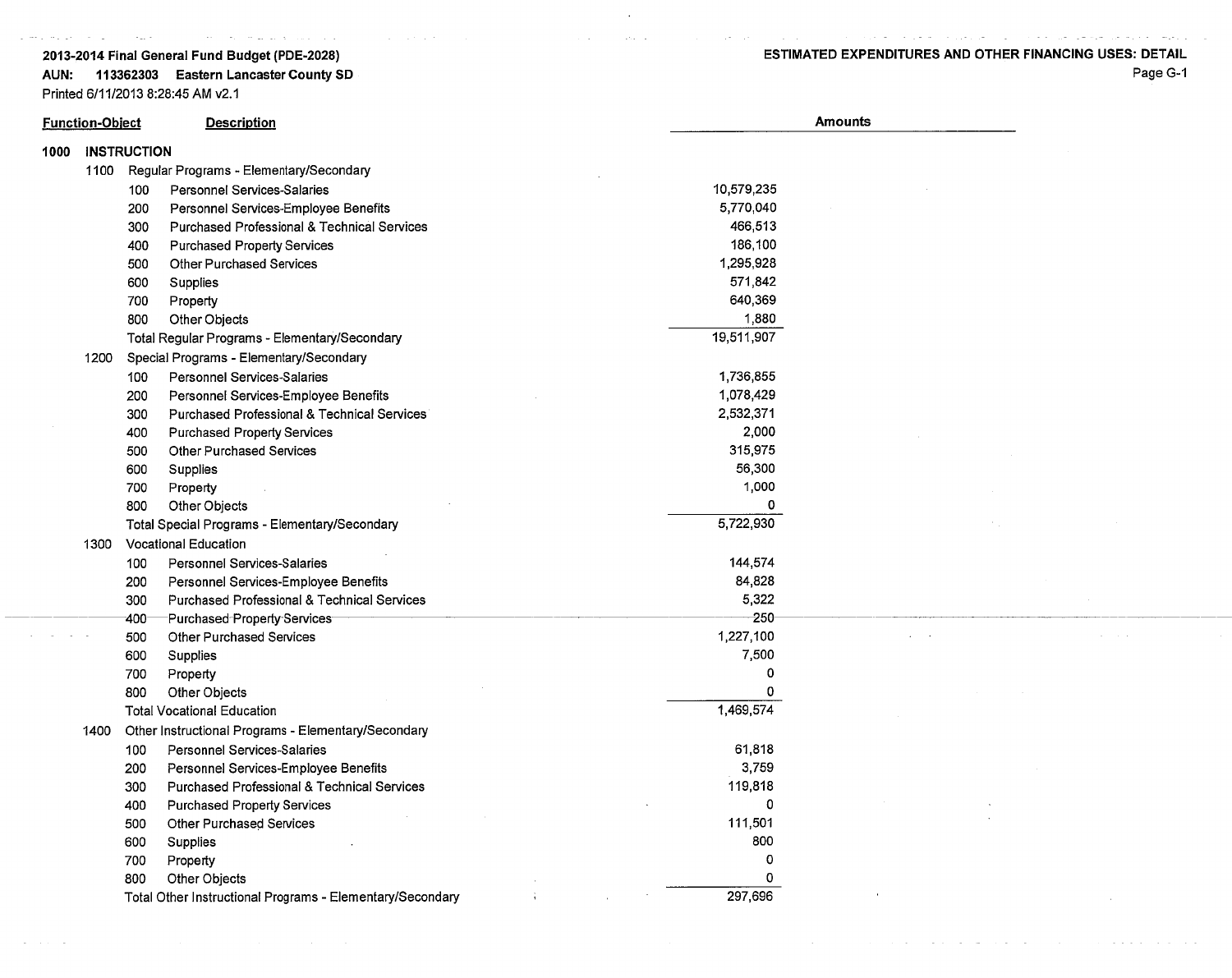# AUN: 113362303 Eastern Lancaster County SD easter County SD easter County SD eastern County SD eastern Lancaster County SD Printed 6/11/2013 8:28:46 AM v2.1

| Function-Object |                          | <b>Description</b>                                     | <b>Amounts</b> |  |
|-----------------|--------------------------|--------------------------------------------------------|----------------|--|
| 1500            |                          | Nonpublic School Programs                              |                |  |
|                 | 100                      | <b>Personnel Services-Salaries</b>                     | 0              |  |
|                 | 200                      | Personnel Services-Employee Benefits                   | 0              |  |
|                 | 300                      | <b>Purchased Professional &amp; Technical Services</b> | 50,000         |  |
|                 | 400                      | <b>Purchased Property Services</b>                     | 0              |  |
|                 | 500                      | <b>Other Purchased Services</b>                        | 0              |  |
|                 | 600                      | <b>Supplies</b>                                        | 0              |  |
|                 | 700                      | Property                                               | 0              |  |
|                 | 800                      | Other Objects                                          | 0              |  |
|                 |                          | <b>Total Nonpublic School Programs</b>                 | 50,000         |  |
| 1600            |                          | <b>Adult Education Programs</b>                        |                |  |
|                 | 100                      | Personnel Services-Salaries                            | 80,860         |  |
|                 | 200                      | Personnel Services-Employee Benefits                   | 37,115         |  |
|                 | 300                      | <b>Purchased Professional &amp; Technical Services</b> | 5,100          |  |
|                 | 400                      | <b>Purchased Property Services</b>                     | 0              |  |
|                 | 500                      | <b>Other Purchased Services</b>                        | 383            |  |
|                 | 600                      | <b>Supplies</b>                                        | U              |  |
|                 | 700                      | Property                                               | 0              |  |
|                 | 800                      | <b>Other Objects</b>                                   | 0              |  |
|                 |                          | <b>Total Adult Education Programs</b>                  | 123,458        |  |
| 1700            |                          | <b>Higher Education Programs</b>                       |                |  |
|                 | 500                      | <b>Other Purchased Services</b>                        | 0              |  |
|                 | 600                      | Supplies                                               | 0              |  |
|                 |                          | <b>Total Higher Education Programs</b>                 | $\Omega$       |  |
| 1800            |                          | Pre-Kindergarten                                       |                |  |
|                 | 100                      | Personnel Services-Salaries                            | 0              |  |
|                 | 200                      | Personnel Services-Employee Benefits                   | 0              |  |
|                 | 300                      | <b>Purchased Professional &amp; Technical Services</b> | 0              |  |
|                 | 400                      | <b>Purchased Property Services</b>                     | 0              |  |
|                 | 500                      | <b>Other Purchased Services</b>                        | 0              |  |
|                 | 600                      | Supplies                                               | 0              |  |
|                 | 700                      | Property                                               | 0              |  |
|                 | 800                      | Other Objects                                          | 0              |  |
|                 |                          | Total Pre-Kindergarten                                 | 0              |  |
|                 | <b>Total Instruction</b> |                                                        | 27,175,565     |  |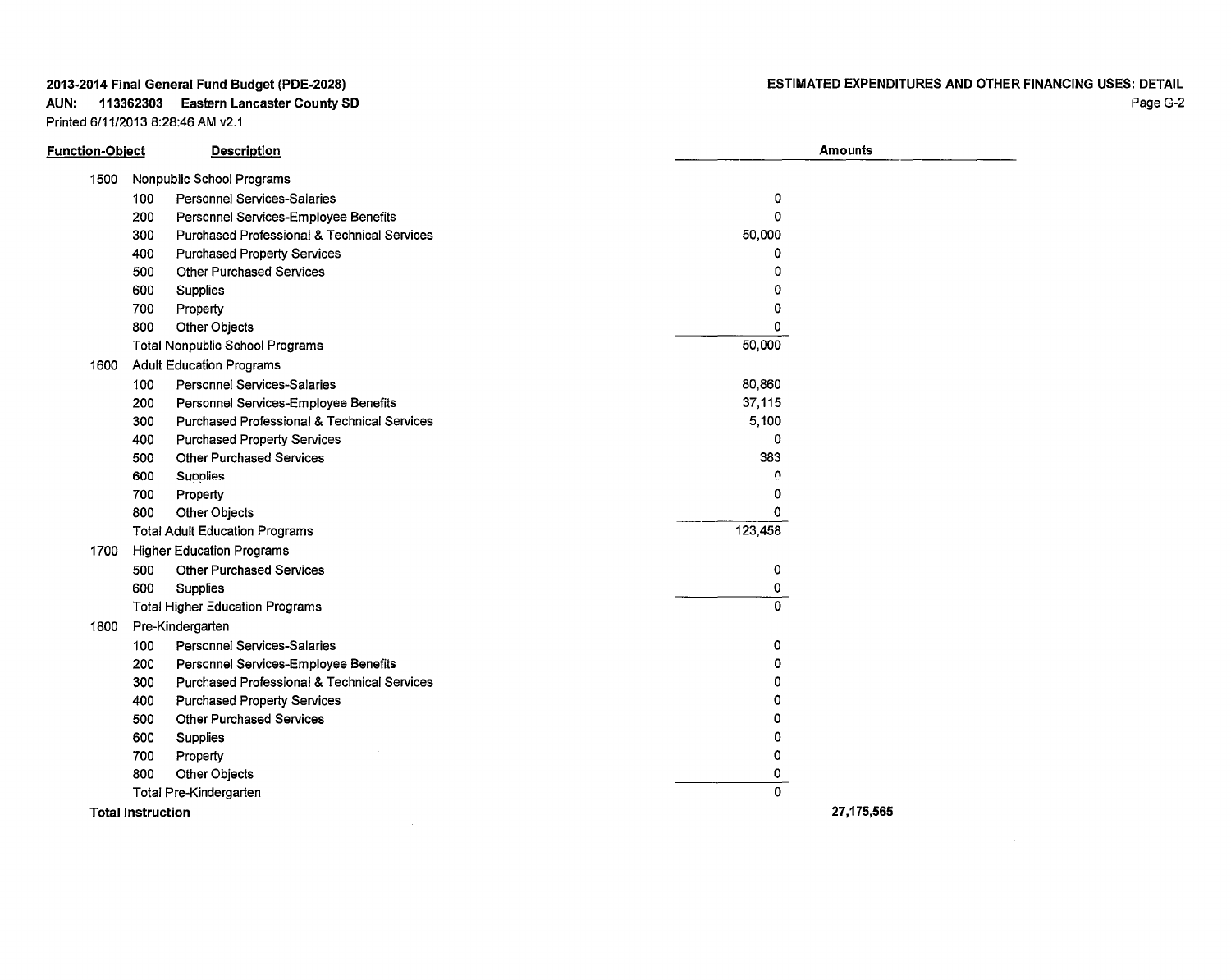$\sim 10^{-11}$ 

 $\cdot$ 

and the state

**AUN: 113362303 Eastern Lancaster County SD**  Printed 6/11/2013 8:28:46 AM v2.1

**ESTIMATED EXPENDITURES AND OTHER FINANCING USES: DETAIL**  Page G-3

| <b>Function-Object</b> |       | <b>Description</b>                                     |               |           | <b>Amounts</b> |  |
|------------------------|-------|--------------------------------------------------------|---------------|-----------|----------------|--|
| 2000 SUPPORT SERVICES  |       |                                                        |               |           |                |  |
|                        |       | 2100 Support Services - Pupil Personnel                |               |           |                |  |
|                        | 100   | <b>Personnel Services-Salaries</b>                     |               | 927,360   |                |  |
|                        | 200   | Personnel Services-Employee Benefits                   |               | 482,642   |                |  |
|                        | 300   | Purchased Professional & Technical Services            |               | 270,199   |                |  |
|                        | 400   | <b>Purchased Property Services</b>                     |               | 1,133     |                |  |
|                        | 500   | <b>Other Purchased Services</b>                        |               | 9,680     |                |  |
|                        | 600   | Supplies                                               |               | 86,628    |                |  |
|                        | 700   | Property                                               |               | 249       |                |  |
|                        | 800   | Other Objects                                          |               | 36        |                |  |
|                        |       | Total Support Services - Pupil Personnel               |               | 1,777,927 |                |  |
| 2200                   |       | Support Services - Instructional Staff                 |               |           |                |  |
|                        |       |                                                        |               | 1,455,962 |                |  |
|                        | 100   | Personnel Services-Salaries                            |               | 499,924   |                |  |
|                        | 200   | Personnel Services-Employee Benefits                   |               | 72,239    |                |  |
|                        | 300   | Purchased Professional & Technical Services            |               | 1,925     |                |  |
|                        | 400   | <b>Purchased Property Services</b>                     |               | 61,826    |                |  |
|                        | 500   | <b>Other Purchased Services</b>                        |               |           |                |  |
|                        | 600   | Supplies                                               |               | 82,325    |                |  |
|                        | 700   | Property                                               |               | 3,589     |                |  |
|                        | 800   | Other Objects                                          |               | 3,023     |                |  |
|                        |       | Total Support Services - Instructional Staff           |               | 2,180,813 |                |  |
| 2300                   |       | Support Services - Administration                      |               |           |                |  |
|                        | 100   | Personnel Services-Salaries                            |               | 1,367,070 |                |  |
|                        | 200   | Personnel Services-Employee Benefits                   |               | 775,361   |                |  |
|                        | 300   | <b>Purchased Professional &amp; Technical Services</b> |               | 194,600   |                |  |
|                        | -400- | Purchased Property Services                            |               | $-3,049$  |                |  |
|                        | 500   | <b>Other Purchased Services</b>                        |               | 59,781    |                |  |
|                        | 600   | Supplies                                               |               | 43,507    |                |  |
|                        | 700   | Property                                               |               | 2,000     |                |  |
|                        | 800   | <b>Other Objects</b>                                   |               | 20,774    |                |  |
|                        |       | Total Support Services - Administration                |               | 2,466,142 |                |  |
| 2400                   |       | Support Services - Pupil Health                        |               |           |                |  |
|                        | 100   | Personnel Services-Salaries                            |               | 345,146   |                |  |
|                        | 200   | Personnel Services-Employee Benefits                   |               | 151,016   |                |  |
|                        | 300   | Purchased Professional & Technical Services            |               | 427,122   |                |  |
|                        | 400   | Purchased Property Services                            |               | 175       |                |  |
|                        | 500   | <b>Other Purchased Services</b>                        |               | 551       |                |  |
|                        | 600   | Supplies                                               |               | 1,997     |                |  |
|                        | 700   | Property                                               |               | 0         |                |  |
|                        | 800   | <b>Other Objects</b>                                   |               | 0         |                |  |
|                        |       | Total Support Services - Pupil Health                  | $\mathcal{L}$ | 926,007   |                |  |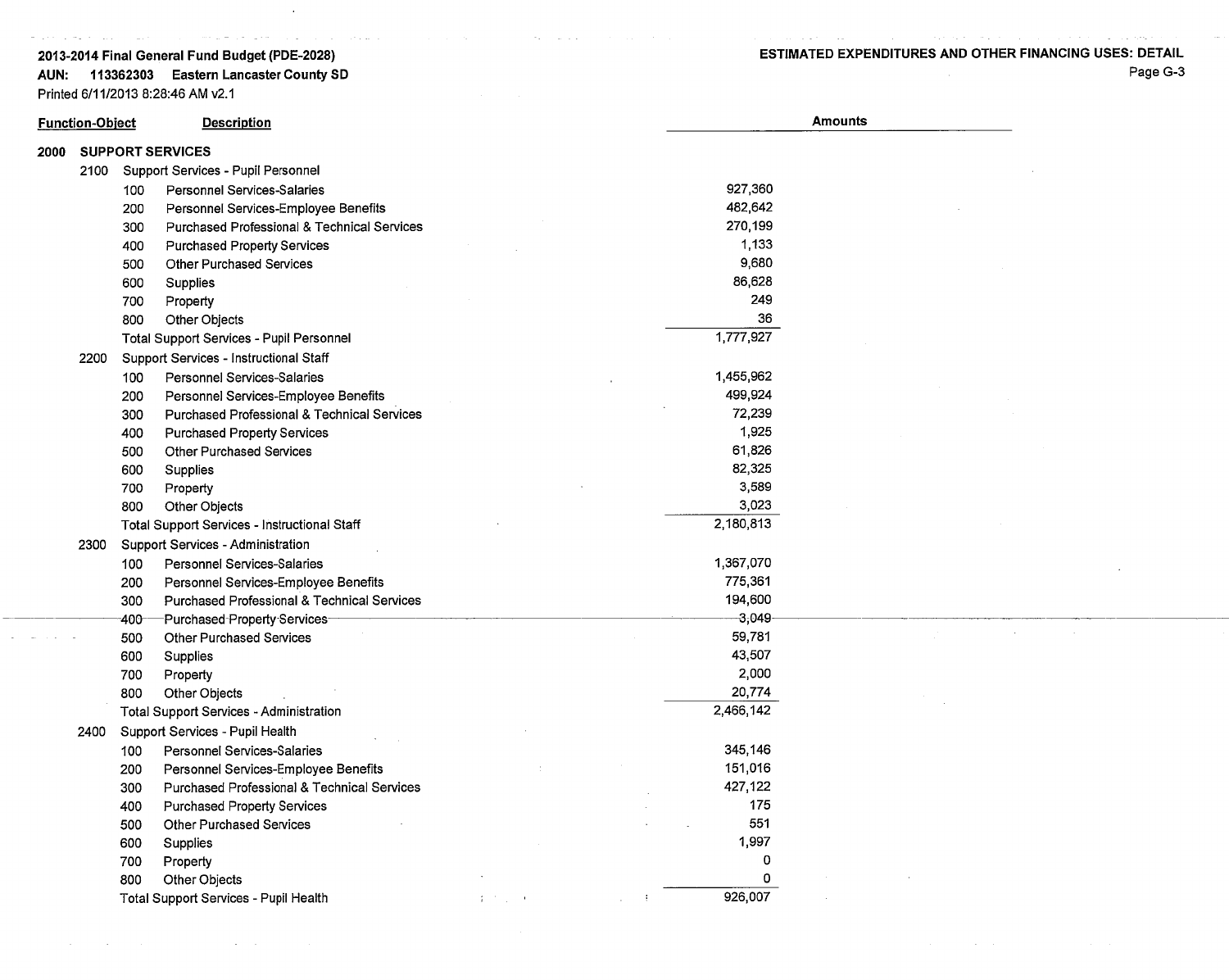#### 2013-2014 Final General Fund Budget (PDE-2028) AUN: 113362303 Eastern Lancaster County SO Printed 6/11/2013 8:28:46 AM v2.1

| <u><b>Function-Object</b></u> | <b>Description</b>                                            | <b>Amounts</b> |
|-------------------------------|---------------------------------------------------------------|----------------|
| 2500                          | <b>Support Services - Business</b>                            |                |
|                               | <b>Personnel Services-Salaries</b><br>100                     | 277,817        |
|                               | 200<br>Personnel Services-Employee Benefits                   | 157,382        |
|                               | 300<br>Purchased Professional & Technical Services            | 3,000          |
|                               | 400<br><b>Purchased Property Services</b>                     | 28,000         |
|                               | <b>Other Purchased Services</b><br>500                        | 16,000         |
|                               | 600<br><b>Supplies</b>                                        | 37,050         |
|                               | 700<br>Property                                               | 10,000         |
|                               | 800<br><b>Other Objects</b>                                   | 36,000         |
|                               | <b>Total Support Services - Business</b>                      | 565,249        |
| 2600                          | Operation & Maintenance of Plant Services                     |                |
|                               | <b>Personnel Services-Salaries</b><br>100                     | 597,758        |
|                               | 200<br>Personnel Services-Employee Benefits                   | 304,617        |
|                               | 300<br><b>Purchased Professional &amp; Technical Services</b> | 113,500        |
|                               | <b>Purchased Property Services</b><br>400                     | 1,792,960      |
|                               | 500<br><b>Other Purchased Services</b>                        | 135,450        |
|                               | 600<br><b>Supplies</b>                                        | 568,550        |
|                               | 700<br>Property                                               | 5,000          |
|                               | 800<br><b>Other Objects</b>                                   | 4,000          |
|                               | Total Operation & Maintenance of Plant Services               | 3,521,835      |
| 2700                          | <b>Student Transportation Services</b>                        |                |
|                               | 100<br><b>Personnel Services-Salaries</b>                     | 159,829        |
|                               | 200<br>Personnel Services-Employee Benefits                   | 54,540         |
|                               | 300<br><b>Purchased Professional &amp; Technical Services</b> | 86,018         |
|                               | <b>Purchased Property Services</b><br>400                     | 750            |
|                               | Other Purchased Services<br>500                               | 2,264,049      |
|                               | 600<br><b>Supplies</b>                                        | 37,000         |
|                               | 700<br>Property                                               | 0              |
|                               | 800<br>Other Objects                                          | 1,200          |
|                               | <b>Total Student Transportation Services</b>                  | 2,603,386      |
| 2800                          | Support Services - Central                                    |                |
|                               | 100<br><b>Personnel Services-Salaries</b>                     | 422,993        |
|                               | 200<br>Personnel Services-Employee Benefits                   | 229,311        |
|                               | <b>Purchased Professional &amp; Technical Services</b><br>300 | 27,087         |
|                               | <b>Purchased Property Services</b><br>400                     | 20,000         |
|                               | <b>Other Purchased Services</b><br>500                        | 152,920        |
|                               | 600<br>Supplies                                               | 43,496         |
|                               | 700<br>Property                                               | 200            |
|                               | 800<br>Other Objects                                          | 1,610          |
|                               | <b>Total Support Services - Central</b>                       | 897,617        |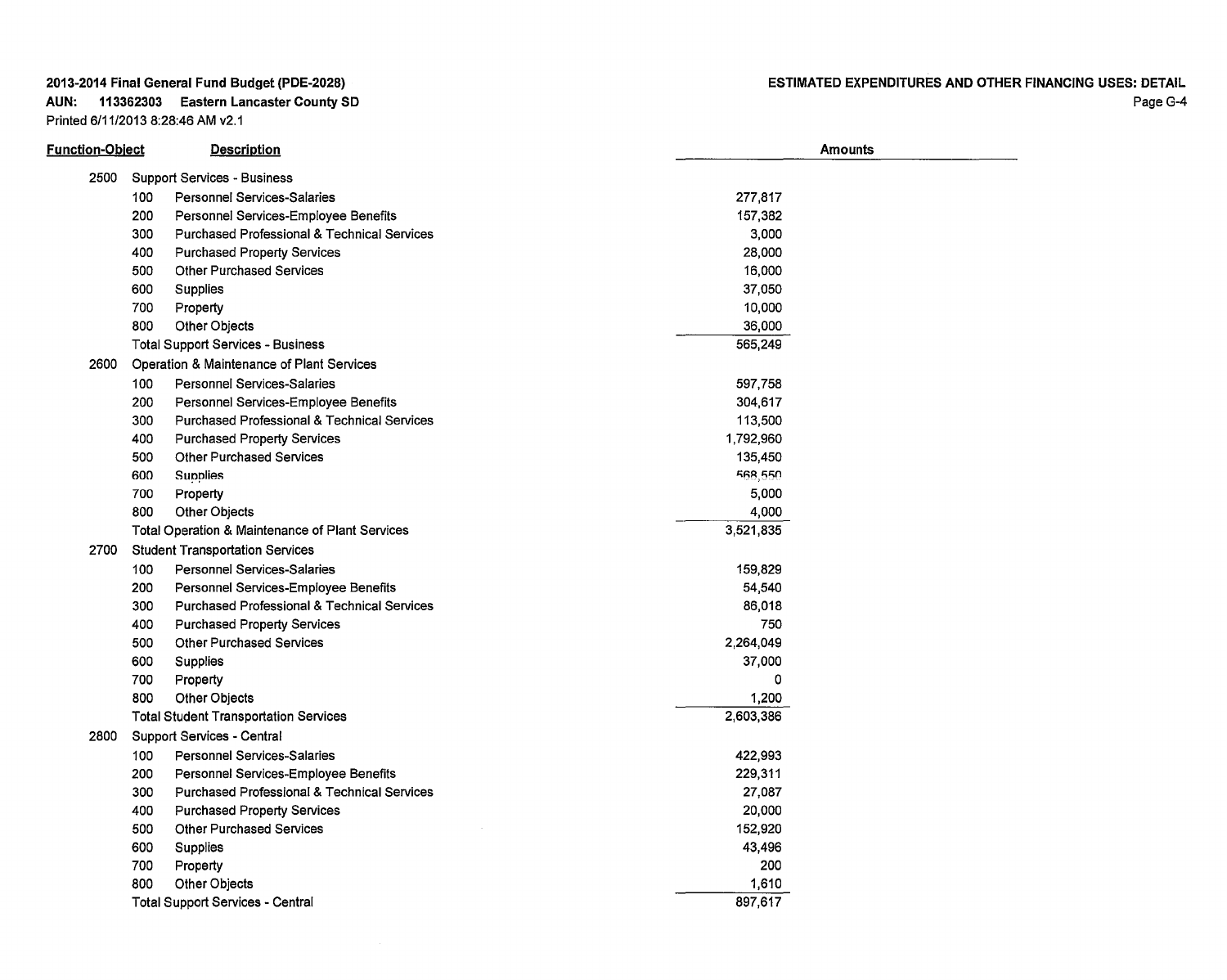**AUN: 113362303 Eastern Lancaster County SD**  Printed 6/11/2013 8:28:46 AM v2.1

| <b>Function-Object</b> | <b>Description</b>                                            |             | <b>Amounts</b> |  |
|------------------------|---------------------------------------------------------------|-------------|----------------|--|
| 2900                   | <b>Other Support Services</b>                                 |             |                |  |
|                        | <b>Personnel Services-Salaries</b><br>100                     | 0           |                |  |
|                        | Personnel Services-Employee Benefits<br>200                   | $\Omega$    |                |  |
|                        | <b>Purchased Professional &amp; Technical Services</b><br>300 | 0           |                |  |
|                        | <b>Purchased Property Services</b><br>400                     | 0           |                |  |
|                        | Other Purchased Services<br>500                               | 36,225      |                |  |
|                        | 600<br>Supplies                                               | Ω           |                |  |
|                        | 700<br>Property                                               | n           |                |  |
|                        | Other Objects<br>800                                          | 0           |                |  |
|                        | <b>Total Other Support Services</b>                           | 36,225      |                |  |
|                        | <b>Total Support Services</b>                                 |             | 14,975,201     |  |
| 3000                   | OPERATION OF NON-INSTRUCTIONAL SERVICES                       |             |                |  |
| 3100                   | <b>Food Services</b>                                          |             |                |  |
|                        | Personnel Services-Salaries<br>100                            | $\Omega$    |                |  |
|                        | Personnel Services-Employee Benefits<br>200                   |             |                |  |
|                        | <b>Purchased Professional &amp; Technical Services</b><br>300 |             |                |  |
|                        | <b>Purchased Property Services</b><br>400                     |             |                |  |
|                        | Other Purchased Services<br>500                               |             |                |  |
|                        | 600<br>Supplies                                               |             |                |  |
|                        | 700<br>Property                                               | 0           |                |  |
|                        | 800<br>Other Objects                                          | 0           |                |  |
|                        | <b>Total Food Services</b>                                    | $\mathbf 0$ |                |  |
| 3200                   | <b>Student Activities</b>                                     |             |                |  |
|                        | Personnel Services-Salaries<br>100                            | 620,312     |                |  |
|                        | Personnel Services-Employee Benefits<br>200                   | 157,101     |                |  |
|                        | <b>Purchased Professional &amp; Technical Services</b><br>300 | 57,463      |                |  |
|                        | <b>Purchased Property Services</b><br>400                     | 24,250      |                |  |
|                        | <b>Other Purchased Services</b><br>500                        | 70,632      |                |  |
|                        | 600<br>Supplies                                               | 29,355      |                |  |
|                        | 700<br>Property                                               | 35,000      |                |  |
|                        | Other Objects<br>800                                          | 9,103       |                |  |
|                        | <b>Total Student Activities</b>                               | 1,003,216   |                |  |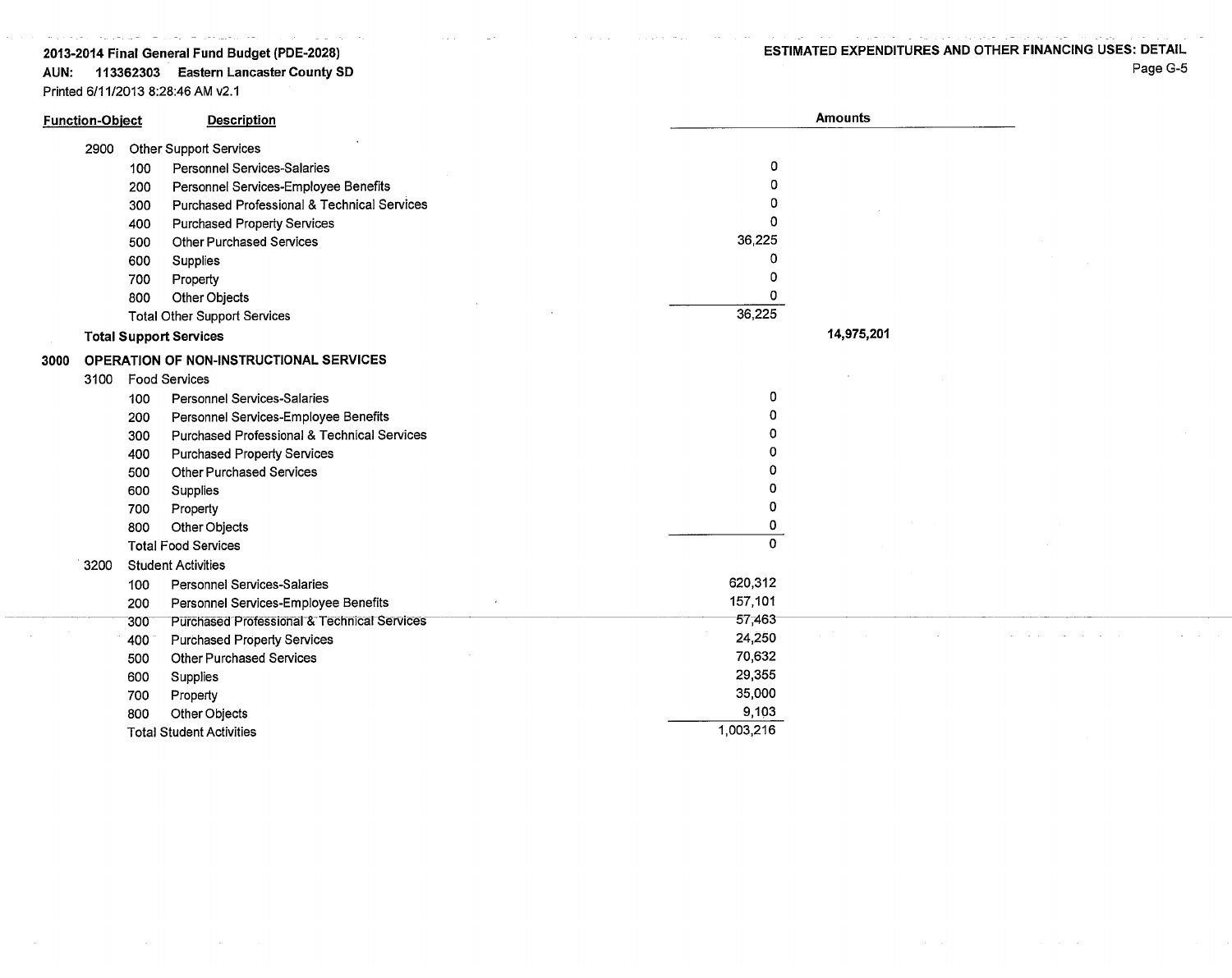#### AUN: 113362303 Eastern Lancaster County SD Printed 6/11/2013 8:28:46 AM v2.1

|      | <b>Function-Object</b> |     | <b>Description</b>                                                  |             | <b>Amounts</b> |
|------|------------------------|-----|---------------------------------------------------------------------|-------------|----------------|
|      | 3300                   |     | <b>Community Services</b>                                           |             |                |
|      |                        | 100 | <b>Personnel Services-Salaries</b>                                  | 0           |                |
|      |                        | 200 | Personnel Services-Employee Benefits                                | $\Omega$    |                |
|      |                        | 300 | <b>Purchased Professional &amp; Technical Services</b>              | 4,000       |                |
|      |                        | 400 | <b>Purchased Property Services</b>                                  | 0           |                |
|      |                        | 500 | Other Purchased Services                                            | 15,000      |                |
|      |                        | 600 | Supplies                                                            | 1,000       |                |
|      |                        | 700 | Property                                                            | 0           |                |
|      |                        | 800 | Other Objects                                                       | 3,800       |                |
|      |                        |     | <b>Total Community Services</b>                                     | 23,800      |                |
|      | 3400                   |     | Scholarships and Awards                                             |             |                |
|      |                        | 100 | <b>Personnel Services-Salaries</b>                                  | 0           |                |
|      |                        | 200 | Personnel Services-Employee Benefits                                | 0           |                |
|      |                        | 300 | <b>Purchased Professional &amp; Technical Services</b>              | 0           |                |
|      |                        | 400 | <b>Purchased Property Services</b>                                  | 0           |                |
|      |                        | 500 | <b>Other Purchased Services</b>                                     | 0           |                |
|      |                        | 600 | <b>Supplies</b>                                                     | o           |                |
|      |                        | 700 | Property                                                            | $\mathbf 0$ |                |
|      |                        | 800 | <b>Other Objects</b>                                                | 0           |                |
|      |                        |     | <b>Total Scholarships and Awards</b>                                | $\Omega$    |                |
|      |                        |     | <b>Total Operation of Non-instructional Services</b>                |             | 1,027,016      |
| 4000 |                        |     | FACILITIES ACQUISITION, CONSTRUCTION AND IMPROVEMENT                |             |                |
|      | 4000                   |     | Facilities Acquisition, Construction and Improvement Services       |             |                |
|      |                        | 100 | <b>Personnel Services-Salaries</b>                                  | 0           |                |
|      |                        | 200 | Personnel Services-Employee Benefits                                | 0           |                |
|      |                        | 300 | <b>Purchased Professional &amp; Technical Services</b>              | 0           |                |
|      |                        | 400 | <b>Purchased Property Services</b>                                  | 0           |                |
|      |                        | 500 | <b>Other Purchased Services</b>                                     | $\Omega$    |                |
|      |                        | 600 | Supplies                                                            | 0           |                |
|      |                        | 700 | Property                                                            | 0           |                |
|      |                        |     | Total Facilities Acquisition, Construction and Improvement Services |             | 0              |
| 5000 |                        |     | OTHER EXPENDITURES AND FINANCING USES                               |             |                |
|      | 5100                   |     | Debt Service                                                        |             |                |
|      |                        | 800 | <b>Other Objects</b>                                                | 10,000      |                |
|      |                        | 900 | <b>Other Uses of Funds</b>                                          | 0           |                |
|      |                        |     | <b>Total Debt Service</b>                                           | 10,000      |                |
|      | 5200                   |     | Interfund Transfers - Out                                           |             |                |
|      |                        | 900 | Other Uses of Funds                                                 | 3,425,590   |                |
|      |                        |     | Total Interfund Transfers - Out                                     | 3,425,590   |                |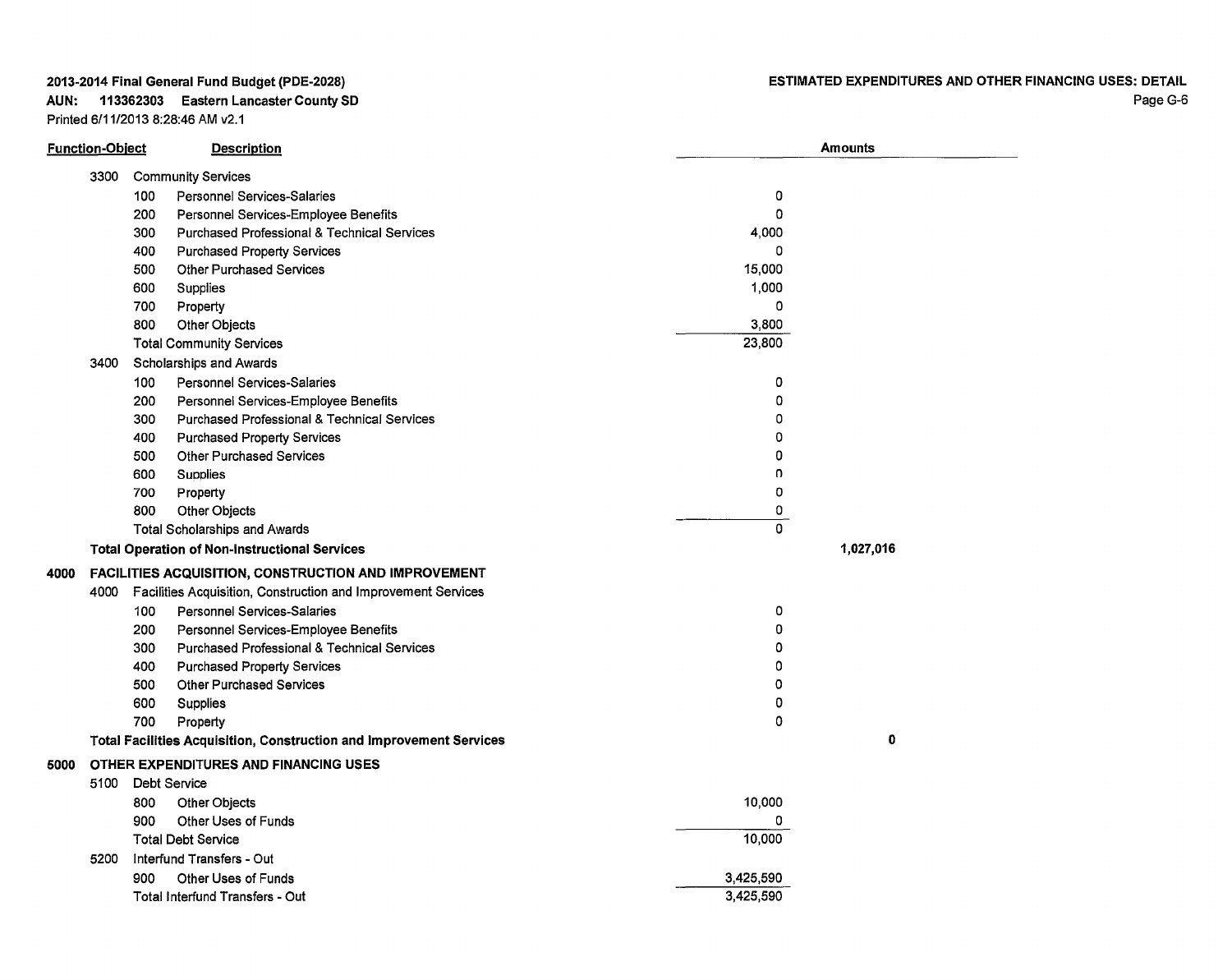2013-2014 Final General Fund Budget (PDE-2028) AUN: 113362303 Eastern Lancaster County SD Printed 6/11/2013 8:28:46 AM v2.1

Page G-7

Function-Object Description 5300 Transfers Involving Component Units 900 Other Uses of Funds Total Transfers Involving Component Units 5900 Budgetary Reserve 800 Other Objects Total Budgetary Reserve Total Other Expenditures and Financing Uses TOTAL EXPENDITURES Amounts 0  $\overline{\mathfrak{o}}$ 0  $\overline{0}$ 3,435,590 46,613,372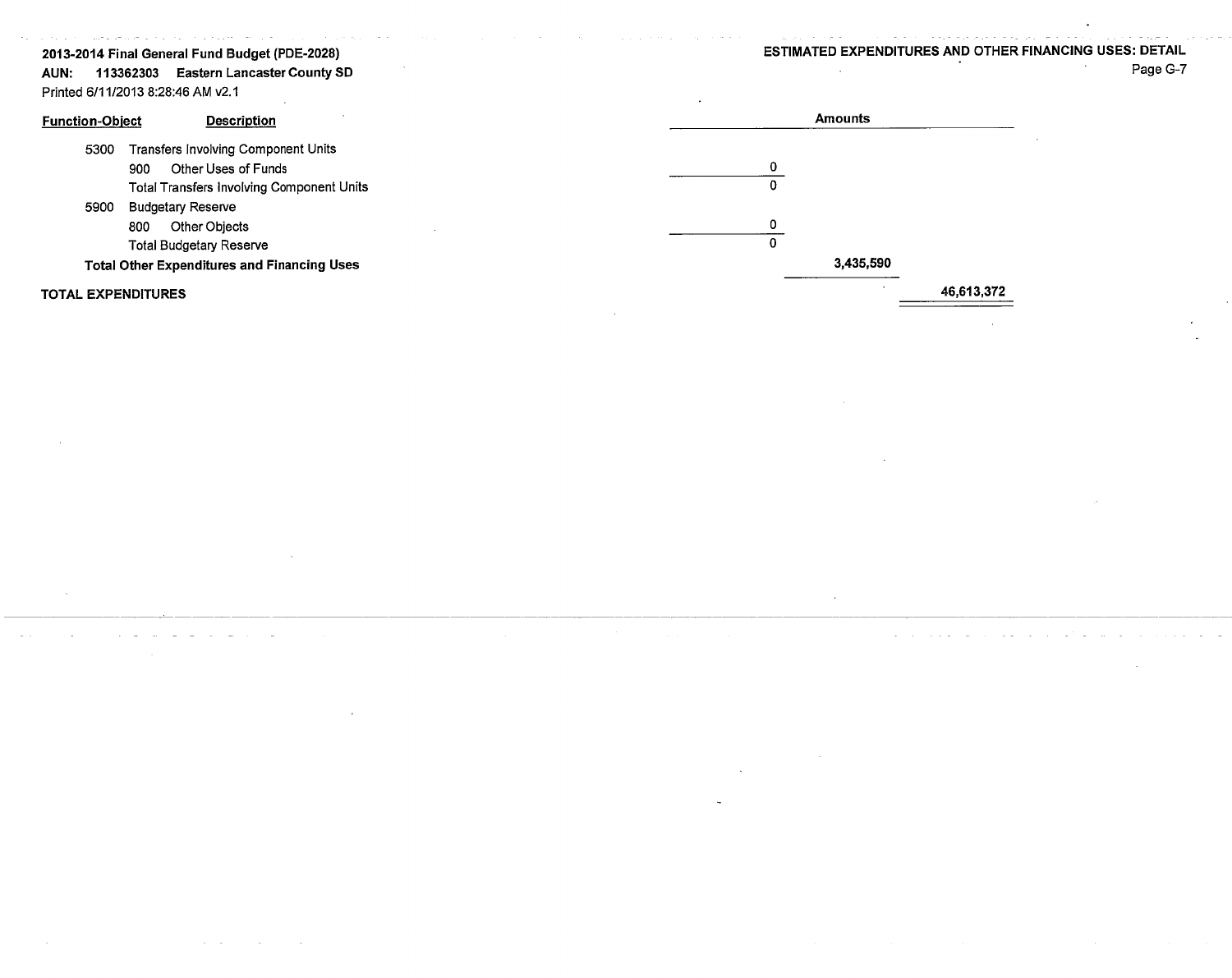$\label{eq:2.1} \frac{1}{\sqrt{2}}\int_{\mathbb{R}^3}\frac{1}{\sqrt{2}}\left(\frac{1}{\sqrt{2}}\right)^2\frac{1}{\sqrt{2}}\left(\frac{1}{\sqrt{2}}\right)^2\frac{1}{\sqrt{2}}\left(\frac{1}{\sqrt{2}}\right)^2\frac{1}{\sqrt{2}}\left(\frac{1}{\sqrt{2}}\right)^2\frac{1}{\sqrt{2}}\left(\frac{1}{\sqrt{2}}\right)^2\frac{1}{\sqrt{2}}\frac{1}{\sqrt{2}}\frac{1}{\sqrt{2}}\frac{1}{\sqrt{2}}\frac{1}{\sqrt{2}}\frac{1}{\sqrt{2}}$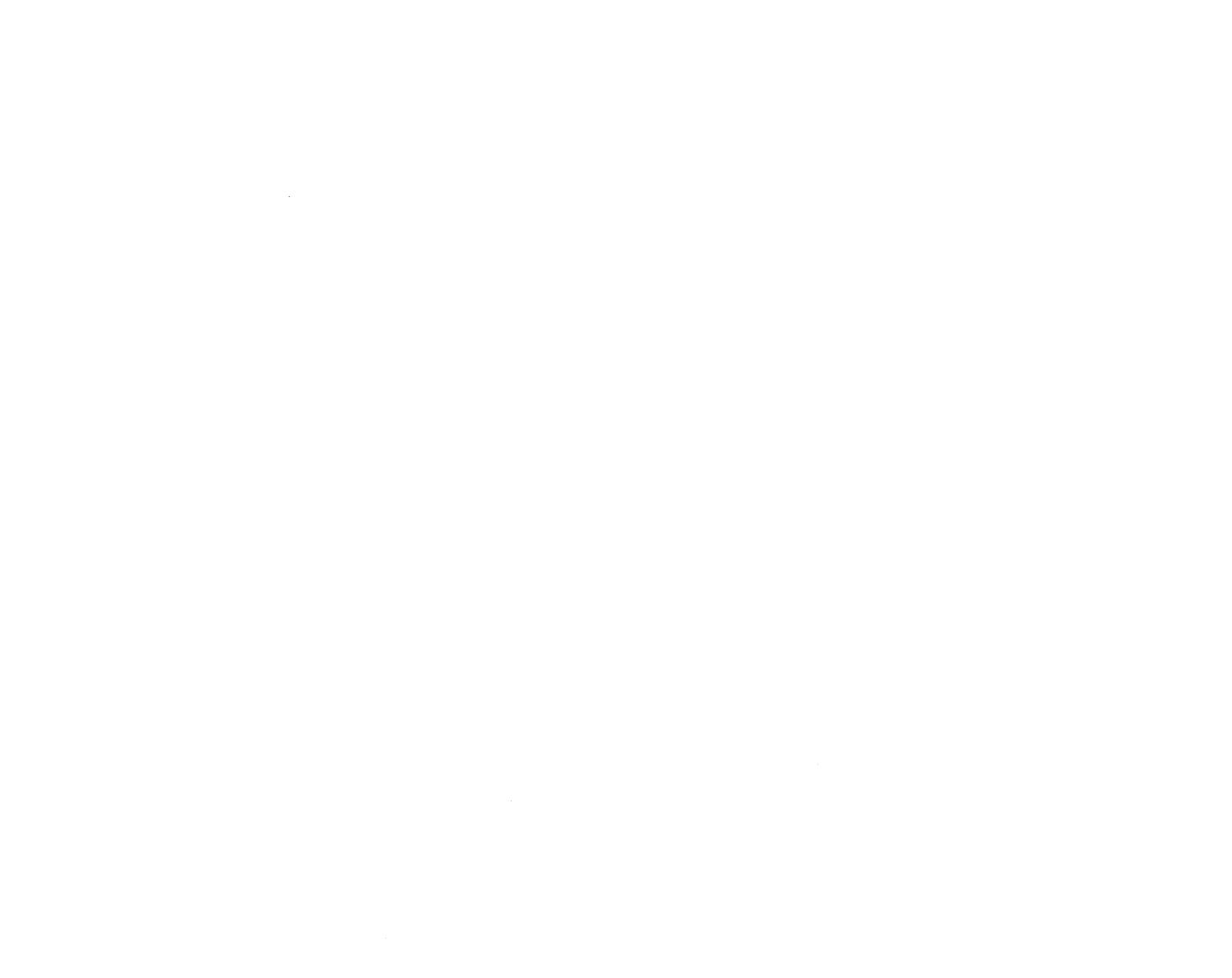**AUN: 113362303 Eastern Lancaster County SD** 

Printed 6/11/2013 8:28:47 AM v2.1

|                                                       | 06/30/2013 Estimate | 06/30/2014 Projection |  |
|-------------------------------------------------------|---------------------|-----------------------|--|
| CASH AND SHORT-TERM INVESTMENTS                       |                     |                       |  |
| General Fund                                          | 8,000,000           | 8,000,000             |  |
| Special Revenue Fund                                  |                     |                       |  |
| Athletic/School-Sponsored Extra Curricular Activities | 0                   | 0                     |  |
| Other Comptroller-Approved Special Revenue Fund       | 0                   | $\Omega$              |  |
| Capital Projects Fund                                 |                     |                       |  |
| Capital Reserve Fund - §690                           | Ω                   | n                     |  |
| Capital Reserve Fund - §1431                          | 5,500,000           | 3,500,000             |  |
| Capital Projects Fund - Other                         | O                   |                       |  |
| Debt Service Fund                                     |                     |                       |  |
| Enterprise Fund (Food Service, Child Care)            | 550,000             | 600,000               |  |
| Internal Service Fund                                 | 6,500,000           | 6,500,000             |  |
| Fiduciary Trust Fund (Investment, Pension)            | 58,500              | 45,000                |  |
| Agency Fund                                           | 85,000              | 85,000                |  |
| <b>Total Cash and Short-Term Investments</b>          | 20,693,500          | 18,730,000            |  |
| <b>LONG-TERM INVESTMENTS</b>                          |                     |                       |  |
| General Fund                                          | 0                   | 0                     |  |
| Special Revenue Fund                                  |                     |                       |  |
| Athletic/School-Sponsored Extra Curricular Activities | 0                   | 0                     |  |
| Other Comptroller-Approved Special Revenue Fund       | Ω                   | 0                     |  |
| Capital Projects Fund                                 |                     |                       |  |
| Capital Reserve Fund - §690                           | Ω                   | Ω                     |  |
| Capital Reserve Fund - §1431                          | 0                   | 0                     |  |
| Capital Projects Fund - Other                         | Ω                   | Ω                     |  |
| Debt Service Fund                                     | o                   | ์ซ                    |  |
| Enterprise Fund (Food Service, Child Care)            | n                   | $\Omega$              |  |
| Internal Service Fund                                 |                     | n                     |  |
| Fiduciary Trust Fund (Investment, Pension)            |                     |                       |  |
| <b>Agency Fund</b>                                    |                     | Ω                     |  |
| <b>Total Long-Term Investments</b>                    | n                   | o                     |  |
| TOTAL CASH AND INVESTMENTS                            | 20,693,500          | 18,730,000            |  |

**SCHEDULE OF CASH AND INVESTMENTS (CAIN)**  Page H-1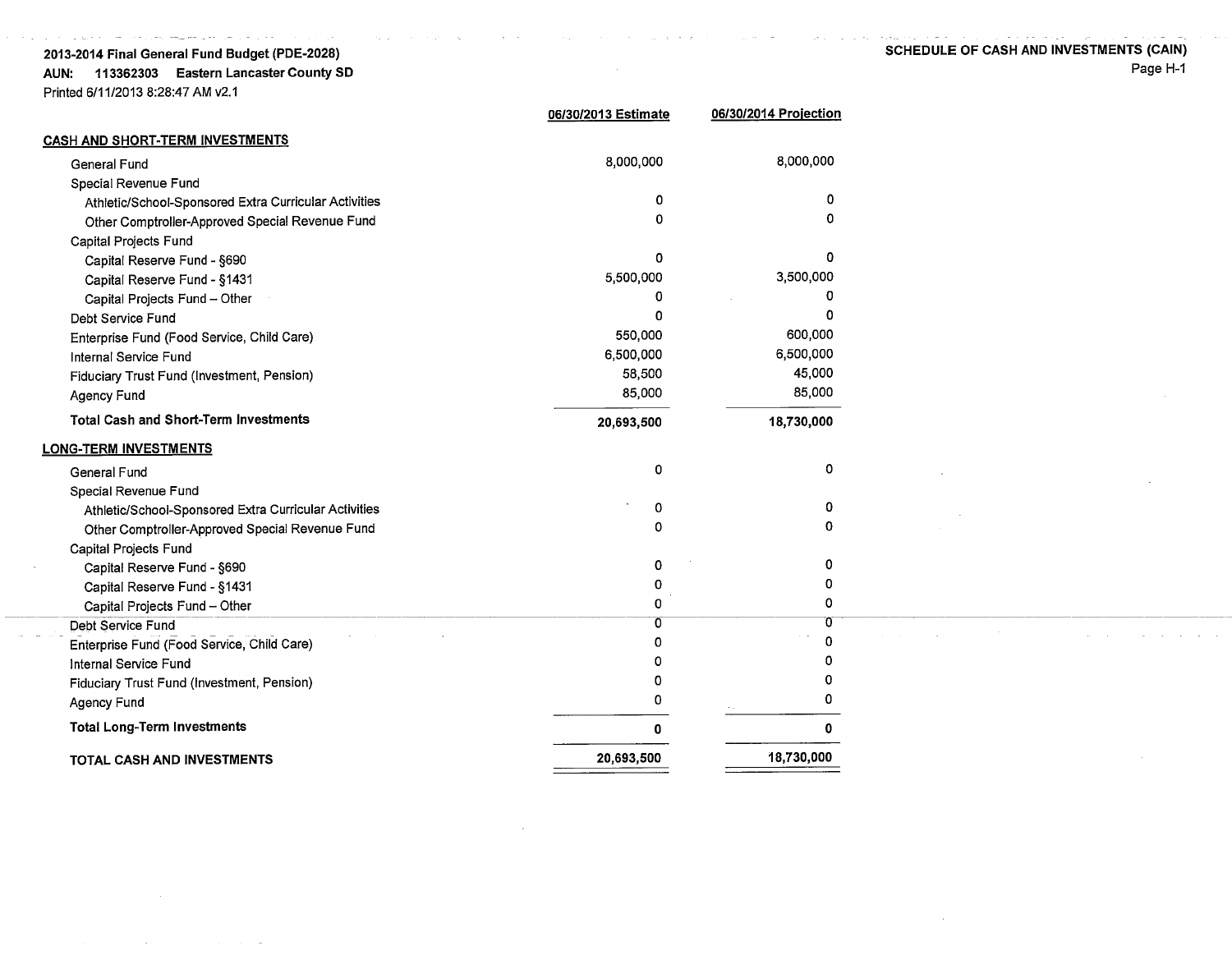$\label{eq:2.1} \mathcal{L}(\mathcal{L}^{\mathcal{L}}_{\mathcal{L}}(\mathcal{L}^{\mathcal{L}}_{\mathcal{L}})) = \mathcal{L}(\mathcal{L}^{\mathcal{L}}_{\mathcal{L}}(\mathcal{L}^{\mathcal{L}}_{\mathcal{L}})) = \mathcal{L}(\mathcal{L}^{\mathcal{L}}_{\mathcal{L}}(\mathcal{L}^{\mathcal{L}}_{\mathcal{L}}))$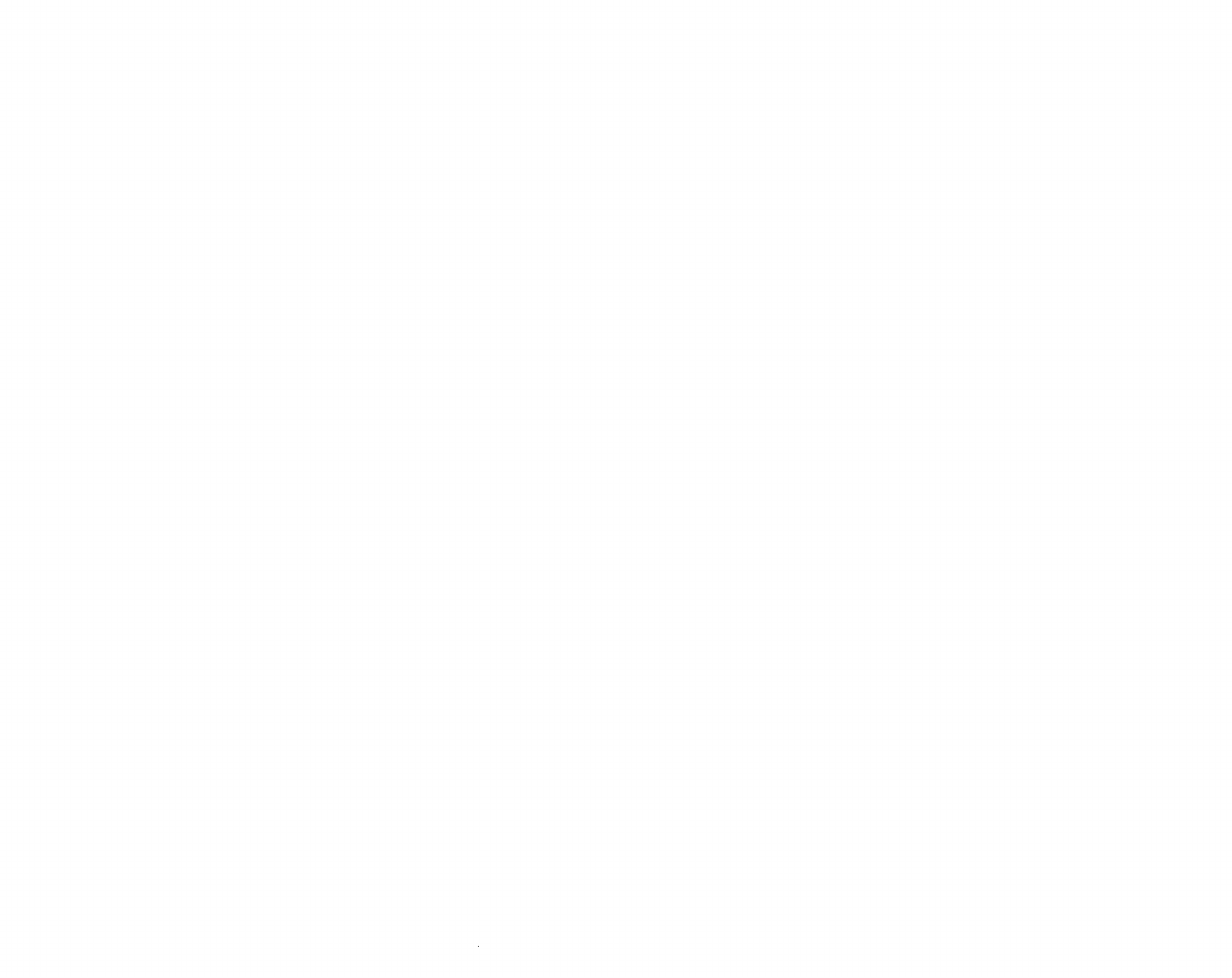AUN: 113362303 Eastern Lancaster County SD

Printed 6/11/2013 8:28:49 AM v2.1

LONG-TERM INDEBTEDNESS

| <b>Extended Term Financing Agreements Payable</b> | Ω          | Ω          |
|---------------------------------------------------|------------|------------|
| Other Long-Term Liabilities                       | 1.080.000  | 1,080,000  |
| <b>Bonds Payable</b>                              | 27.755,000 | 25,360,000 |
| Lease-Purchase Obligations                        | 0          | 0          |
| <b>Accumulated Compensated Absences</b>           | 900,000    | 900,000    |
| <b>Authority Lease Obligations</b>                | 0          |            |
| TOTAL LONG-TERM INDEBTEDNESS                      | 29,735,000 | 27,340,000 |
| <b>SHORT-TERM PAYABLES</b>                        |            |            |
| General Fund                                      | 0          |            |
| <b>Other Funds</b>                                | 0          |            |
| TOTAL SHORT-TERM PAYABLES                         | 0          | 0          |
| <b>TOTAL INDEBTEDNESS</b>                         | 29,735,000 | 27,340,000 |

SCHEDULE OF INDEBTEDNESS (DEBT) Page 1-1